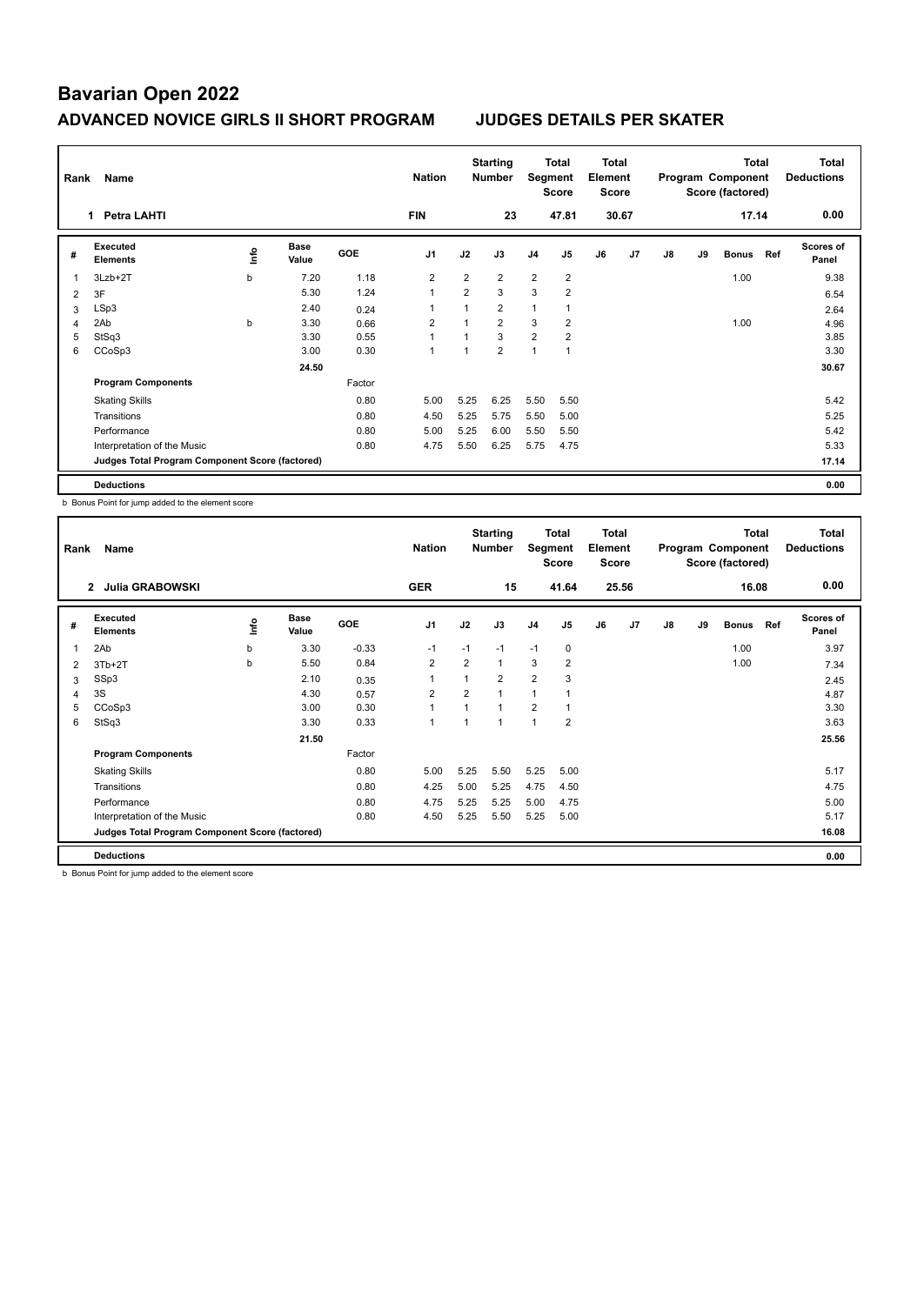| Rank                    | Name                                            |    |                      |        | <b>Nation</b>  |          | <b>Starting</b><br><b>Number</b> | Segment        | Total<br><b>Score</b> | Total<br>Element<br>Score |       |    |    | <b>Total</b><br>Program Component<br>Score (factored) |     | <b>Total</b><br><b>Deductions</b> |
|-------------------------|-------------------------------------------------|----|----------------------|--------|----------------|----------|----------------------------------|----------------|-----------------------|---------------------------|-------|----|----|-------------------------------------------------------|-----|-----------------------------------|
|                         | <b>Valentina AREVALO-STERNHUBER</b><br>3        |    |                      |        | <b>GER</b>     |          | 16                               |                | 33.39                 |                           | 19.31 |    |    | 14.08                                                 |     | 0.00                              |
| #                       | Executed<br><b>Elements</b>                     | ۴ů | <b>Base</b><br>Value | GOE    | J <sub>1</sub> | J2       | J3                               | J <sub>4</sub> | J <sub>5</sub>        | J6                        | J7    | J8 | J9 | <b>Bonus</b>                                          | Ref | <b>Scores of</b><br>Panel         |
| $\overline{\mathbf{1}}$ | 2Ab                                             | b  | 3.30                 | 0.33   | $\overline{2}$ | 1        | 1                                | $\mathbf{1}$   | $-1$                  |                           |       |    |    | 1.00                                                  |     | 4.63                              |
| 2                       | SSp3                                            |    | 2.10                 | 0.21   | $\overline{1}$ | 0        | 1                                | 3              | 1                     |                           |       |    |    |                                                       |     | 2.31                              |
| 3                       | 2Lz+2Lo                                         |    | 3.80                 | 0.00   | 0              | $\Omega$ | $\Omega$                         | $\mathbf 0$    | 0                     |                           |       |    |    |                                                       |     | 3.80                              |
| 4                       | StSq3                                           |    | 3.30                 | 0.11   | 0              | $\Omega$ | 1                                | 0              | $\overline{2}$        |                           |       |    |    |                                                       |     | 3.41                              |
| 5                       | 2F                                              |    | 1.80                 | 0.06   | 0              | 1        | $\Omega$                         | $\Omega$       | 1                     |                           |       |    |    |                                                       |     | 1.86                              |
| 6                       | CCoSp3                                          |    | 3.00                 | 0.30   | $\mathbf 0$    |          | 1                                | $\overline{2}$ | -1                    |                           |       |    |    |                                                       |     | 3.30                              |
|                         |                                                 |    | 17.30                |        |                |          |                                  |                |                       |                           |       |    |    |                                                       |     | 19.31                             |
|                         | <b>Program Components</b>                       |    |                      | Factor |                |          |                                  |                |                       |                           |       |    |    |                                                       |     |                                   |
|                         | <b>Skating Skills</b>                           |    |                      | 0.80   | 4.00           | 4.50     | 4.75                             | 4.00           | 4.50                  |                           |       |    |    |                                                       |     | 4.33                              |
|                         | Transitions                                     |    |                      | 0.80   | 4.00           | 4.25     | 4.50                             | 4.00           | 4.25                  |                           |       |    |    |                                                       |     | 4.17                              |
|                         | Performance                                     |    |                      | 0.80   | 4.25           | 4.50     | 4.50                             | 4.25           | 5.25                  |                           |       |    |    |                                                       |     | 4.42                              |
|                         | Interpretation of the Music                     |    |                      | 0.80   | 4.00           | 4.75     | 4.75                             | 4.50           | 5.25                  |                           |       |    |    |                                                       |     | 4.67                              |
|                         | Judges Total Program Component Score (factored) |    |                      |        |                |          |                                  |                |                       |                           |       |    |    |                                                       |     | 14.08                             |
|                         | <b>Deductions</b>                               |    |                      |        |                |          |                                  |                |                       |                           |       |    |    |                                                       |     | 0.00                              |

b Bonus Point for jump added to the element score

| Rank           | Name                                            |      |                      |            | <b>Nation</b>  |                | <b>Starting</b><br><b>Number</b> | Segment        | Total<br><b>Score</b>    | <b>Total</b><br>Element<br><b>Score</b> |       |    |    | <b>Total</b><br>Program Component<br>Score (factored) |     | Total<br><b>Deductions</b> |
|----------------|-------------------------------------------------|------|----------------------|------------|----------------|----------------|----------------------------------|----------------|--------------------------|-----------------------------------------|-------|----|----|-------------------------------------------------------|-----|----------------------------|
|                | 4 Zoe NIEDERBERGER                              |      |                      |            | <b>GER</b>     |                | 20                               |                | 33.08                    |                                         | 18.54 |    |    | 14.54                                                 |     | 0.00                       |
| #              | Executed<br><b>Elements</b>                     | ١mfo | <b>Base</b><br>Value | <b>GOE</b> | J <sub>1</sub> | J2             | J3                               | J <sub>4</sub> | J <sub>5</sub>           | J6                                      | J7    | J8 | J9 | <b>Bonus</b>                                          | Ref | <b>Scores of</b><br>Panel  |
| $\overline{1}$ | $2F+2T$                                         |      | 3.10                 | 0.00       | $\mathbf 0$    | $\mathbf 0$    | $\overline{1}$                   | $\mathbf 0$    | $\pmb{0}$                |                                         |       |    |    |                                                       |     | 3.10                       |
| 2              | 2Ab                                             | b    | 3.30                 | 0.33       | $\overline{1}$ | $\mathbf{1}$   | $\overline{1}$                   | $\overline{1}$ | $\overline{\phantom{a}}$ |                                         |       |    |    | 1.00                                                  |     | 4.63                       |
| 3              | SSp3                                            |      | 2.10                 | 0.21       | 1              | $\Omega$       |                                  | 1              |                          |                                         |       |    |    |                                                       |     | 2.31                       |
| 4              | 2Lo                                             |      | 1.70                 | 0.17       | 1              |                | $\mathbf{1}$                     | $\mathbf{1}$   |                          |                                         |       |    |    |                                                       |     | 1.87                       |
| 5              | CCoSp3                                          |      | 3.00                 | 0.00       | 0              | $\Omega$       | $\Omega$                         | 0              | $-1$                     |                                         |       |    |    |                                                       |     | 3.00                       |
| 6              | StSq3                                           |      | 3.30                 | 0.33       | $\overline{2}$ | $\overline{1}$ | $\mathbf{1}$                     | $\mathbf{1}$   | $\mathbf{1}$             |                                         |       |    |    |                                                       |     | 3.63                       |
|                |                                                 |      | 16.50                |            |                |                |                                  |                |                          |                                         |       |    |    |                                                       |     | 18.54                      |
|                | <b>Program Components</b>                       |      |                      | Factor     |                |                |                                  |                |                          |                                         |       |    |    |                                                       |     |                            |
|                | <b>Skating Skills</b>                           |      |                      | 0.80       | 4.50           | 4.25           | 5.00                             | 4.75           | 4.25                     |                                         |       |    |    |                                                       |     | 4.50                       |
|                | Transitions                                     |      |                      | 0.80       | 4.25           | 4.00           | 4.50                             | 4.50           | 4.00                     |                                         |       |    |    |                                                       |     | 4.25                       |
|                | Performance                                     |      |                      | 0.80       | 4.50           | 4.25           | 4.75                             | 4.75           | 5.00                     |                                         |       |    |    |                                                       |     | 4.67                       |
|                | Interpretation of the Music                     |      |                      | 0.80       | 4.75           | 4.25           | 5.25                             | 4.75           | 4.75                     |                                         |       |    |    |                                                       |     | 4.75                       |
|                | Judges Total Program Component Score (factored) |      |                      |            |                |                |                                  |                |                          |                                         |       |    |    |                                                       |     | 14.54                      |
|                | <b>Deductions</b>                               |      |                      |            |                |                |                                  |                |                          |                                         |       |    |    |                                                       |     | 0.00                       |

b Bonus Point for jump added to the element score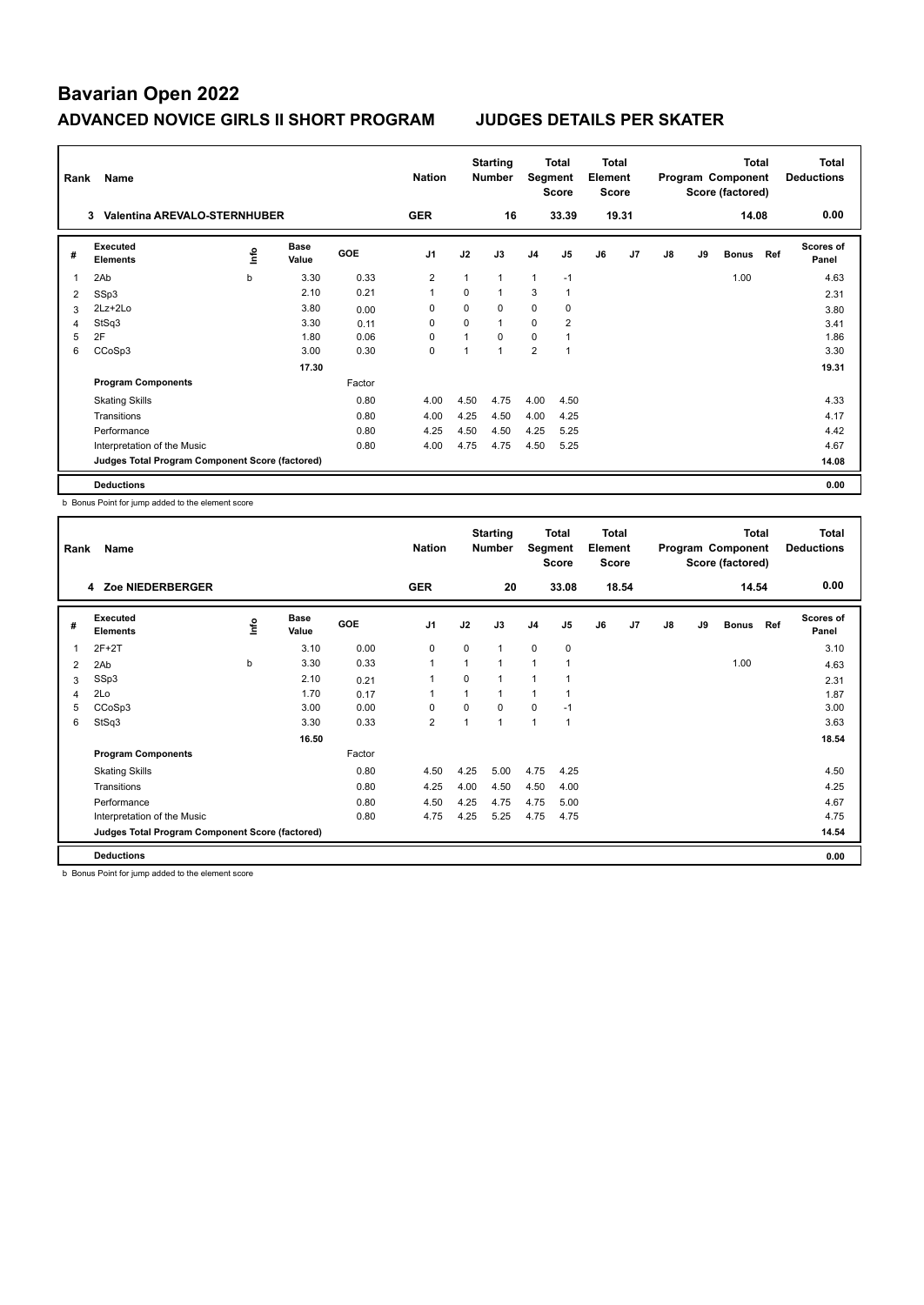| Rank | Name                                            |         |                      |            | <b>Nation</b>            |          | <b>Starting</b><br>Number | Segment        | Total<br><b>Score</b> | <b>Total</b><br>Element<br><b>Score</b> |                |    |    | <b>Total</b><br>Program Component<br>Score (factored) |     | Total<br><b>Deductions</b> |
|------|-------------------------------------------------|---------|----------------------|------------|--------------------------|----------|---------------------------|----------------|-----------------------|-----------------------------------------|----------------|----|----|-------------------------------------------------------|-----|----------------------------|
|      | 5 Sarah PESCH                                   |         |                      |            | <b>GER</b>               |          | 11                        |                | 32.59                 |                                         | 17.85          |    |    | 14.74                                                 |     | 0.00                       |
| #    | Executed<br><b>Elements</b>                     | ١nf٥    | <b>Base</b><br>Value | <b>GOE</b> | J <sub>1</sub>           | J2       | J3                        | J <sub>4</sub> | J <sub>5</sub>        | J6                                      | J <sub>7</sub> | J8 | J9 | <b>Bonus</b>                                          | Ref | <b>Scores of</b><br>Panel  |
| 1    | 3Lo<<                                           | <<      | 1.70                 | $-0.79$    | -4                       | $-4$     | $-5$                      | $-5$           | $-5$                  |                                         |                |    |    |                                                       |     | 0.91                       |
| 2    | $3S<+2T$                                        | $\prec$ | 4.74                 | $-1.15$    | $-2$                     | $-2$     | $-3$                      | $-5$           | -5                    |                                         |                |    |    |                                                       |     | 3.59                       |
| 3    | LSp3                                            |         | 2.40                 | 0.16       | 1                        | $\Omega$ | $\mathbf{1}$              | $\overline{2}$ | $-1$                  |                                         |                |    |    |                                                       |     | 2.56                       |
| 4    | 2Ab                                             | b       | 3.30                 | $-0.44$    | 1                        | $\Omega$ | $-2$                      | $-2$           | $-3$                  |                                         |                |    |    | 1.00                                                  |     | 3.86                       |
| 5    | CCoSp3                                          |         | 3.00                 | 0.30       | $\overline{\phantom{a}}$ | $\Omega$ | $\mathbf{1}$              | $\mathbf{1}$   | 1                     |                                         |                |    |    |                                                       |     | 3.30                       |
| 6    | StSq3                                           |         | 3.30                 | 0.33       | $\overline{2}$           |          | $\mathbf{1}$              | 1              | 1                     |                                         |                |    |    |                                                       |     | 3.63                       |
|      |                                                 |         | 18.44                |            |                          |          |                           |                |                       |                                         |                |    |    |                                                       |     | 17.85                      |
|      | <b>Program Components</b>                       |         |                      | Factor     |                          |          |                           |                |                       |                                         |                |    |    |                                                       |     |                            |
|      | <b>Skating Skills</b>                           |         |                      | 0.80       | 4.75                     | 4.50     | 5.25                      | 4.75           | 3.75                  |                                         |                |    |    |                                                       |     | 4.67                       |
|      | Transitions                                     |         |                      | 0.80       | 4.50                     | 4.25     | 4.75                      | 4.50           | 3.25                  |                                         |                |    |    |                                                       |     | 4.42                       |
|      | Performance                                     |         |                      | 0.80       | 4.50                     | 4.50     | 4.75                      | 5.00           | 3.50                  |                                         |                |    |    |                                                       |     | 4.58                       |
|      | Interpretation of the Music                     |         |                      | 0.80       | 4.75                     | 4.50     | 5.25                      | 5.00           | 3.75                  |                                         |                |    |    |                                                       |     | 4.75                       |
|      | Judges Total Program Component Score (factored) |         |                      |            |                          |          |                           |                |                       |                                         |                |    |    |                                                       |     | 14.74                      |
|      | <b>Deductions</b>                               |         |                      |            |                          |          |                           |                |                       |                                         |                |    |    |                                                       |     | 0.00                       |

< Under-rotated jump << Downgraded jump b Bonus Point for jump added to the element score

| Rank | Name                                            |      |                      |            | <b>Nation</b>  |                | <b>Starting</b><br><b>Number</b> | Segment        | <b>Total</b><br><b>Score</b> | <b>Total</b><br>Element<br><b>Score</b> |                |    |    | <b>Total</b><br>Program Component<br>Score (factored) |     | <b>Total</b><br><b>Deductions</b> |
|------|-------------------------------------------------|------|----------------------|------------|----------------|----------------|----------------------------------|----------------|------------------------------|-----------------------------------------|----------------|----|----|-------------------------------------------------------|-----|-----------------------------------|
|      | <b>Barbora TYKALOVA</b><br>6                    |      |                      |            | <b>CZE</b>     |                | $\overline{2}$                   |                | 32.46                        |                                         | 19.44          |    |    | 13.52                                                 |     | $-0.50$                           |
| #    | Executed<br><b>Elements</b>                     | lnfo | <b>Base</b><br>Value | <b>GOE</b> | J <sub>1</sub> | J2             | J3                               | J <sub>4</sub> | J <sub>5</sub>               | J6                                      | J <sub>7</sub> | J8 | J9 | <b>Bonus</b>                                          | Ref | Scores of<br>Panel                |
| 1    | 2Ab                                             | b    | 3.30                 | $-0.77$    | $-2$           | $-3$           | $-2$                             | $-2$           | $-3$                         |                                         |                |    |    | 1.00                                                  |     | 3.53                              |
| 2    | 3Fqb                                            | b    | 5.30                 | $-2.12$    | -3             | $-5$           | $-3$                             | $-5$           | $-4$                         |                                         |                |    |    | 1.00                                                  |     | 4.18                              |
| 3    | 3Lo+COMBO                                       |      | 4.90                 | $-2.45$    | $-5$           | $-5$           | $-5$                             | $-5$           | $-5$                         |                                         |                |    |    |                                                       |     | 2.45                              |
| 4    | CCoSp3                                          |      | 3.00                 | 0.20       | $\mathbf 0$    | 0              | 1                                | $\overline{2}$ | $\mathbf{1}$                 |                                         |                |    |    |                                                       |     | 3.20                              |
| 5    | StSq3                                           |      | 3.30                 | 0.33       | 0              | 1              | 1                                | $\overline{1}$ | 1                            |                                         |                |    |    |                                                       |     | 3.63                              |
| 6    | SSp3                                            |      | 2.10                 | 0.35       | $\mathbf{1}$   | $\overline{ }$ | $\overline{2}$                   | $\overline{2}$ | $\overline{2}$               |                                         |                |    |    |                                                       |     | 2.45                              |
|      |                                                 |      | 21.90                |            |                |                |                                  |                |                              |                                         |                |    |    |                                                       |     | 19.44                             |
|      | <b>Program Components</b>                       |      |                      | Factor     |                |                |                                  |                |                              |                                         |                |    |    |                                                       |     |                                   |
|      | <b>Skating Skills</b>                           |      |                      | 0.80       | 4.00           | 4.25           | 5.25                             | 5.00           | 4.50                         |                                         |                |    |    |                                                       |     | 4.58                              |
|      | Transitions                                     |      |                      | 0.80       | 3.50           | 4.00           | 4.75                             | 4.50           | 3.25                         |                                         |                |    |    |                                                       |     | 4.00                              |
|      | Performance                                     |      |                      | 0.80       | 3.75           | 4.00           | 4.75                             | 4.50           | 3.75                         |                                         |                |    |    |                                                       |     | 4.08                              |
|      | Interpretation of the Music                     |      |                      | 0.80       | 3.75           | 4.00           | 5.00                             | 5.00           | 3.50                         |                                         |                |    |    |                                                       |     | 4.25                              |
|      | Judges Total Program Component Score (factored) |      |                      |            |                |                |                                  |                |                              |                                         |                |    |    |                                                       |     | 13.52                             |
|      | <b>Deductions</b>                               |      | Falls:               | $-0.50$    |                |                |                                  |                |                              |                                         |                |    |    |                                                       |     | $-0.50$                           |

q Jump landed on the quarter b Bonus Point for jump added to the element score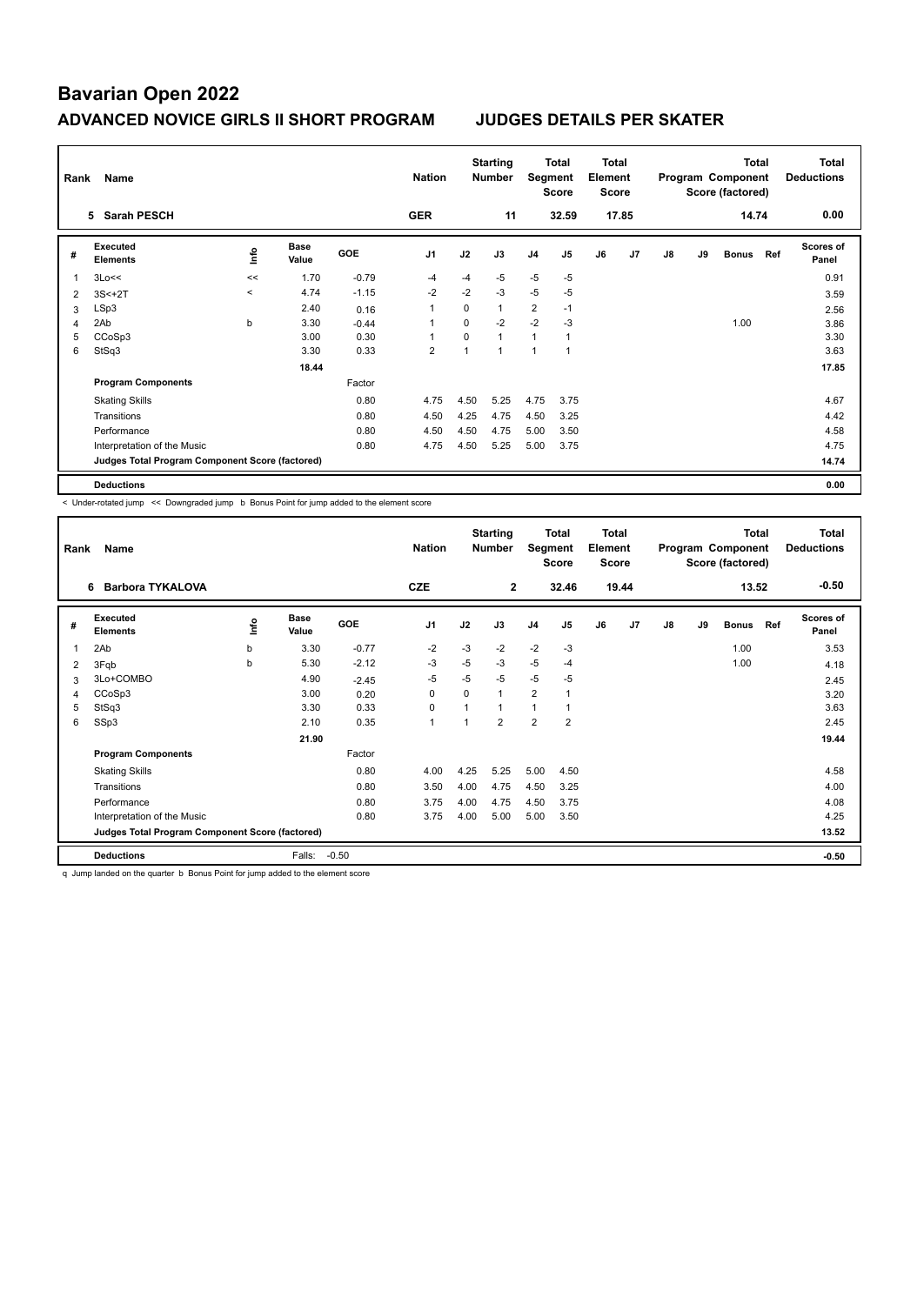| Rank | Name                                            |                                  |                      |         | <b>Nation</b>  |          | <b>Starting</b><br><b>Number</b> | Segment        | Total<br><b>Score</b> | <b>Total</b><br>Element<br><b>Score</b> |                |    |    | <b>Total</b><br>Program Component<br>Score (factored) |     | Total<br><b>Deductions</b> |
|------|-------------------------------------------------|----------------------------------|----------------------|---------|----------------|----------|----------------------------------|----------------|-----------------------|-----------------------------------------|----------------|----|----|-------------------------------------------------------|-----|----------------------------|
|      | <b>Louisa BRAND</b><br>7                        |                                  |                      |         | <b>GER</b>     |          | 19                               |                | 32.03                 |                                         | 18.47          |    |    | 14.06                                                 |     | $-0.50$                    |
| #    | Executed<br><b>Elements</b>                     | $\mathop{\mathsf{Irr}}\nolimits$ | <b>Base</b><br>Value | GOE     | J <sub>1</sub> | J2       | J3                               | J <sub>4</sub> | J <sub>5</sub>        | J6                                      | J <sub>7</sub> | J8 | J9 | <b>Bonus</b>                                          | Ref | <b>Scores of</b><br>Panel  |
| 1    | 2Ab                                             | b                                | 3.30                 | 0.33    | $\overline{1}$ |          | 1                                | 1              | 1                     |                                         |                |    |    | 1.00                                                  |     | 4.63                       |
| 2    | 3S                                              |                                  | 4.30                 | $-2.15$ | -5             | $-5$     | $-5$                             | $-5$           | -5                    |                                         |                |    |    |                                                       |     | 2.15                       |
| 3    | $2Lz+2T$                                        |                                  | 3.40                 | 0.00    | 0              | $\Omega$ | $\mathbf{1}$                     | $\mathbf 0$    | $\mathbf 0$           |                                         |                |    |    |                                                       |     | 3.40                       |
| 4    | CCoSp3                                          |                                  | 3.00                 | 0.20    | 1              | 0        | $\mathbf 1$                      | 0              |                       |                                         |                |    |    |                                                       |     | 3.20                       |
| 5    | StSq2                                           |                                  | 2.60                 | 0.09    | $\Omega$       | 0        | $\mathbf 1$                      | 0              |                       |                                         |                |    |    |                                                       |     | 2.69                       |
| 6    | LSp3                                            |                                  | 2.40                 | 0.00    | $-1$           | $\Omega$ | $\mathbf 1$                      | $\mathbf 0$    | $\mathbf 0$           |                                         |                |    |    |                                                       |     | 2.40                       |
|      |                                                 |                                  | 19.00                |         |                |          |                                  |                |                       |                                         |                |    |    |                                                       |     | 18.47                      |
|      | <b>Program Components</b>                       |                                  |                      | Factor  |                |          |                                  |                |                       |                                         |                |    |    |                                                       |     |                            |
|      | <b>Skating Skills</b>                           |                                  |                      | 0.80    | 4.50           | 4.50     | 5.00                             | 4.50           | 4.75                  |                                         |                |    |    |                                                       |     | 4.58                       |
|      | Transitions                                     |                                  |                      | 0.80    | 4.00           | 4.25     | 4.75                             | 4.25           | 4.25                  |                                         |                |    |    |                                                       |     | 4.25                       |
|      | Performance                                     |                                  |                      | 0.80    | 4.25           | 4.50     | 4.75                             | 4.25           | 4.25                  |                                         |                |    |    |                                                       |     | 4.33                       |
|      | Interpretation of the Music                     |                                  |                      | 0.80    | 4.25           | 4.50     | 5.00                             | 4.25           | 4.50                  |                                         |                |    |    |                                                       |     | 4.42                       |
|      | Judges Total Program Component Score (factored) |                                  |                      |         |                |          |                                  |                |                       |                                         |                |    |    |                                                       |     | 14.06                      |
|      | <b>Deductions</b>                               |                                  | Falls:               | $-0.50$ |                |          |                                  |                |                       |                                         |                |    |    |                                                       |     | $-0.50$                    |

b Bonus Point for jump added to the element score

| Rank           | Name                                            |          |                      |         | <b>Nation</b>  |      | <b>Starting</b><br><b>Number</b> | Segment        | Total<br><b>Score</b> | Total<br>Element<br><b>Score</b> |                |    |    | <b>Total</b><br>Program Component<br>Score (factored) | Total<br><b>Deductions</b> |
|----------------|-------------------------------------------------|----------|----------------------|---------|----------------|------|----------------------------------|----------------|-----------------------|----------------------------------|----------------|----|----|-------------------------------------------------------|----------------------------|
|                | Hanna KEIß<br>8                                 |          |                      |         | <b>GER</b>     |      | 8                                |                | 31.78                 |                                  | 16.86          |    |    | 15.42                                                 | $-0.50$                    |
| #              | Executed<br><b>Elements</b>                     | ١mfo     | <b>Base</b><br>Value | GOE     | J <sub>1</sub> | J2   | J3                               | J <sub>4</sub> | J <sub>5</sub>        | J6                               | J <sub>7</sub> | J8 | J9 | Ref                                                   | <b>Scores of</b><br>Panel  |
| $\overline{1}$ | 3S<                                             | $\hat{}$ | 3.44                 | $-1.72$ | $-5$           | $-5$ | $-5$                             | $-5$           | $-5$                  |                                  |                |    |    |                                                       | 1.72                       |
| 2              | 2A<                                             | $\prec$  | 2.64                 | $-0.79$ | -3             | -3   | $-2$                             | $-3$           | $-3$                  |                                  |                |    |    |                                                       | 1.85                       |
| 3              | StSq3                                           |          | 3.30                 | 0.77    | $\overline{2}$ | 1    | $\overline{2}$                   | 3              | 3                     |                                  |                |    |    |                                                       | 4.07                       |
| 4              | CCoSp3                                          |          | 3.00                 | 0.40    | $\overline{2}$ |      | $\overline{2}$                   | $\mathbf{1}$   | 0                     |                                  |                |    |    |                                                       | 3.40                       |
| 5              | $2F+2T$                                         |          | 3.10                 | 0.00    | 0              | 0    | $\Omega$                         | 0              | 0                     |                                  |                |    |    |                                                       | 3.10                       |
| 6              | LSp3                                            |          | 2.40                 | 0.32    | $\overline{2}$ | 0    | $\overline{ }$                   | $\overline{2}$ | $\overline{1}$        |                                  |                |    |    |                                                       | 2.72                       |
|                |                                                 |          | 17.88                |         |                |      |                                  |                |                       |                                  |                |    |    |                                                       | 16.86                      |
|                | <b>Program Components</b>                       |          |                      | Factor  |                |      |                                  |                |                       |                                  |                |    |    |                                                       |                            |
|                | <b>Skating Skills</b>                           |          |                      | 0.80    | 4.75           | 4.50 | 5.25                             | 5.00           | 5.00                  |                                  |                |    |    |                                                       | 4.92                       |
|                | Transitions                                     |          |                      | 0.80    | 4.50           | 4.25 | 5.00                             | 5.25           | 4.50                  |                                  |                |    |    |                                                       | 4.67                       |
|                | Performance                                     |          |                      | 0.80    | 4.25           | 4.25 | 5.00                             | 5.50           | 4.75                  |                                  |                |    |    |                                                       | 4.67                       |
|                | Interpretation of the Music                     |          |                      | 0.80    | 4.75           | 4.50 | 5.25                             | 5.50           | 5.00                  |                                  |                |    |    |                                                       | 5.00                       |
|                | Judges Total Program Component Score (factored) |          |                      |         |                |      |                                  |                |                       |                                  |                |    |    |                                                       | 15.42                      |
|                | <b>Deductions</b>                               |          | Falls:               | $-0.50$ |                |      |                                  |                |                       |                                  |                |    |    |                                                       | $-0.50$                    |

< Under-rotated jump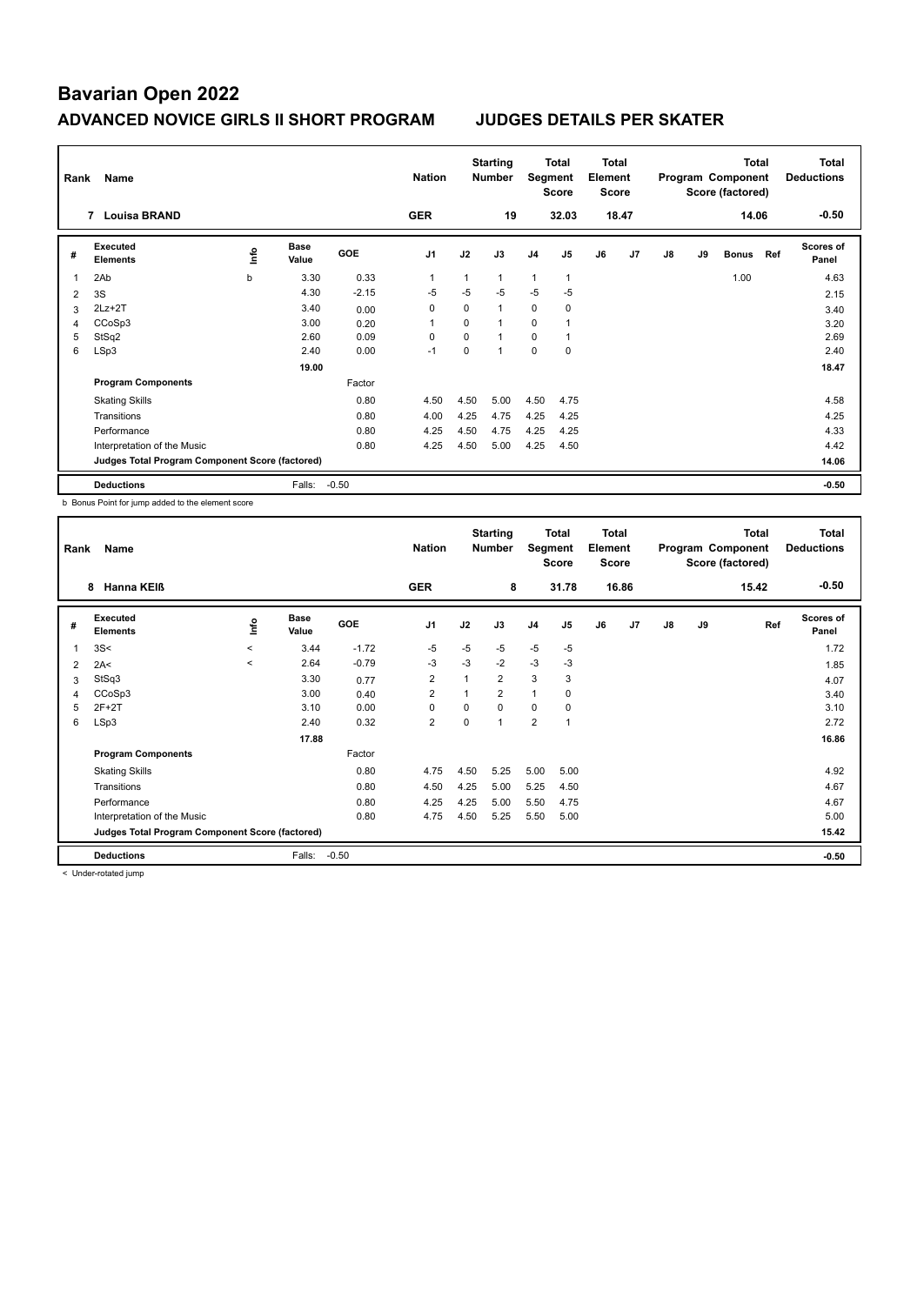| Rank | Name                                            |      |                      | <b>Nation</b> |                | <b>Starting</b><br><b>Number</b> | Segment        | Total<br><b>Score</b> | <b>Total</b><br>Element<br><b>Score</b> |    |                |    | <b>Total</b><br>Program Component<br>Score (factored) |              | <b>Total</b><br><b>Deductions</b> |                           |
|------|-------------------------------------------------|------|----------------------|---------------|----------------|----------------------------------|----------------|-----------------------|-----------------------------------------|----|----------------|----|-------------------------------------------------------|--------------|-----------------------------------|---------------------------|
|      | <b>Maya WERNER</b><br>9                         |      |                      |               | <b>GER</b>     |                                  | 3              |                       | 31.75                                   |    | 18.03          |    |                                                       | 13.72        |                                   | 0.00                      |
| #    | Executed<br><b>Elements</b>                     | lnfo | <b>Base</b><br>Value | <b>GOE</b>    | J <sub>1</sub> | J2                               | J3             | J <sub>4</sub>        | J <sub>5</sub>                          | J6 | J <sub>7</sub> | J8 | J9                                                    | <b>Bonus</b> | Ref                               | <b>Scores of</b><br>Panel |
| 1    | $2F+2T$                                         |      | 3.10                 | 0.24          | $\overline{2}$ | $\mathbf 0$                      | $\mathbf{1}$   | $\mathbf{1}$          | $\overline{2}$                          |    |                |    |                                                       |              |                                   | 3.34                      |
| 2    | 2Ab                                             | b    | 3.30                 | 0.00          | 1              | 0                                | 0              | 0                     | 0                                       |    |                |    |                                                       | 1.00         |                                   | 4.30                      |
| 3    | SSp3                                            |      | 2.10                 | 0.42          | $\overline{2}$ | $\Omega$                         | $\overline{2}$ | 3                     | $\overline{2}$                          |    |                |    |                                                       |              |                                   | 2.52                      |
| 4    | StSq2                                           |      | 2.60                 | 0.00          | 0              | $\Omega$                         | $\Omega$       | $\mathbf 0$           |                                         |    |                |    |                                                       |              |                                   | 2.60                      |
| 5    | 2Lo                                             |      | 1.70                 | 0.17          | $\overline{1}$ | $\Omega$                         | $\mathbf{1}$   | 1                     |                                         |    |                |    |                                                       |              |                                   | 1.87                      |
| 6    | CCoSp3                                          |      | 3.00                 | 0.40          | $\overline{2}$ |                                  | $\overline{1}$ | $\overline{2}$        | $\overline{1}$                          |    |                |    |                                                       |              |                                   | 3.40                      |
|      |                                                 |      | 15.80                |               |                |                                  |                |                       |                                         |    |                |    |                                                       |              |                                   | 18.03                     |
|      | <b>Program Components</b>                       |      |                      | Factor        |                |                                  |                |                       |                                         |    |                |    |                                                       |              |                                   |                           |
|      | <b>Skating Skills</b>                           |      |                      | 0.80          | 4.25           | 4.50                             | 4.50           | 4.75                  | 4.50                                    |    |                |    |                                                       |              |                                   | 4.50                      |
|      | Transitions                                     |      |                      | 0.80          | 3.75           | 4.25                             | 4.00           | 4.25                  | 4.00                                    |    |                |    |                                                       |              |                                   | 4.08                      |
|      | Performance                                     |      |                      | 0.80          | 4.25           | 4.50                             | 4.25           | 4.25                  | 4.00                                    |    |                |    |                                                       |              |                                   | 4.25                      |
|      | Interpretation of the Music                     |      |                      | 0.80          | 4.25           | 4.50                             | 4.00           | 4.50                  | 4.25                                    |    |                |    |                                                       |              |                                   | 4.33                      |
|      | Judges Total Program Component Score (factored) |      |                      |               |                |                                  |                |                       |                                         |    |                |    |                                                       |              |                                   | 13.72                     |
|      | <b>Deductions</b>                               |      |                      |               |                |                                  |                |                       |                                         |    |                |    |                                                       |              |                                   | 0.00                      |

b Bonus Point for jump added to the element score

| Rank           | Name                                            |      |                      |            | <b>Nation</b>  |             | <b>Starting</b><br><b>Number</b> | Segment        | Total<br><b>Score</b> | Total<br>Element<br>Score |                |    |    | <b>Total</b><br>Program Component<br>Score (factored) |     | Total<br><b>Deductions</b> |
|----------------|-------------------------------------------------|------|----------------------|------------|----------------|-------------|----------------------------------|----------------|-----------------------|---------------------------|----------------|----|----|-------------------------------------------------------|-----|----------------------------|
|                | <b>Lison AGRAPART</b><br>10                     |      |                      |            | <b>FRA</b>     |             | 22                               |                | 31.48                 |                           | 18.24          |    |    | 13.74                                                 |     | $-0.50$                    |
| #              | Executed<br><b>Elements</b>                     | lnfo | <b>Base</b><br>Value | <b>GOE</b> | J1             | J2          | J3                               | J <sub>4</sub> | J5                    | J6                        | J <sub>7</sub> | J8 | J9 | <b>Bonus</b>                                          | Ref | <b>Scores of</b><br>Panel  |
| $\overline{1}$ | 2Ab                                             | b    | 3.30                 | 0.22       | $\overline{1}$ | $\mathbf 0$ | 1                                | $\mathbf{1}$   | 0                     |                           |                |    |    | 1.00                                                  |     | 4.52                       |
| 2              | 3S                                              |      | 4.30                 | $-2.15$    | $-5$           | $-5$        | $-5$                             | $-5$           | $-5$                  |                           |                |    |    |                                                       |     | 2.15                       |
| 3              | CCoSp2                                          |      | 2.50                 | 0.08       | 0              | 0           | 1                                | $\overline{1}$ | 0                     |                           |                |    |    |                                                       |     | 2.58                       |
| 4              | StSq3                                           |      | 3.30                 | 0.33       |                | 1           | 0                                | 1              | 1                     |                           |                |    |    |                                                       |     | 3.63                       |
| 5              | $2Lz+2T$                                        |      | 3.40                 | $-0.21$    | $-1$           | $-2$        | $-1$                             | $-1$           | $-1$                  |                           |                |    |    |                                                       |     | 3.19                       |
| 6              | SSp3                                            |      | 2.10                 | 0.07       | 0              | 0           | 1                                | $\mathbf 0$    | $\overline{1}$        |                           |                |    |    |                                                       |     | 2.17                       |
|                |                                                 |      | 18.90                |            |                |             |                                  |                |                       |                           |                |    |    |                                                       |     | 18.24                      |
|                | <b>Program Components</b>                       |      |                      | Factor     |                |             |                                  |                |                       |                           |                |    |    |                                                       |     |                            |
|                | <b>Skating Skills</b>                           |      |                      | 0.80       | 4.50           | 4.25        | 4.75                             | 4.50           | 4.00                  |                           |                |    |    |                                                       |     | 4.42                       |
|                | Transitions                                     |      |                      | 0.80       | 4.00           | 4.00        | 4.25                             | 4.25           | 3.75                  |                           |                |    |    |                                                       |     | 4.08                       |
|                | Performance                                     |      |                      | 0.80       | 4.25           | 4.25        | 4.25                             | 4.25           | 4.25                  |                           |                |    |    |                                                       |     | 4.25                       |
|                | Interpretation of the Music                     |      |                      | 0.80       | 4.00           | 4.25        | 4.50                             | 4.50           | 4.50                  |                           |                |    |    |                                                       |     | 4.42                       |
|                | Judges Total Program Component Score (factored) |      |                      |            |                |             |                                  |                |                       |                           |                |    |    |                                                       |     | 13.74                      |
|                | <b>Deductions</b>                               |      | Falls:               | $-0.50$    |                |             |                                  |                |                       |                           |                |    |    |                                                       |     | $-0.50$                    |

b Bonus Point for jump added to the element score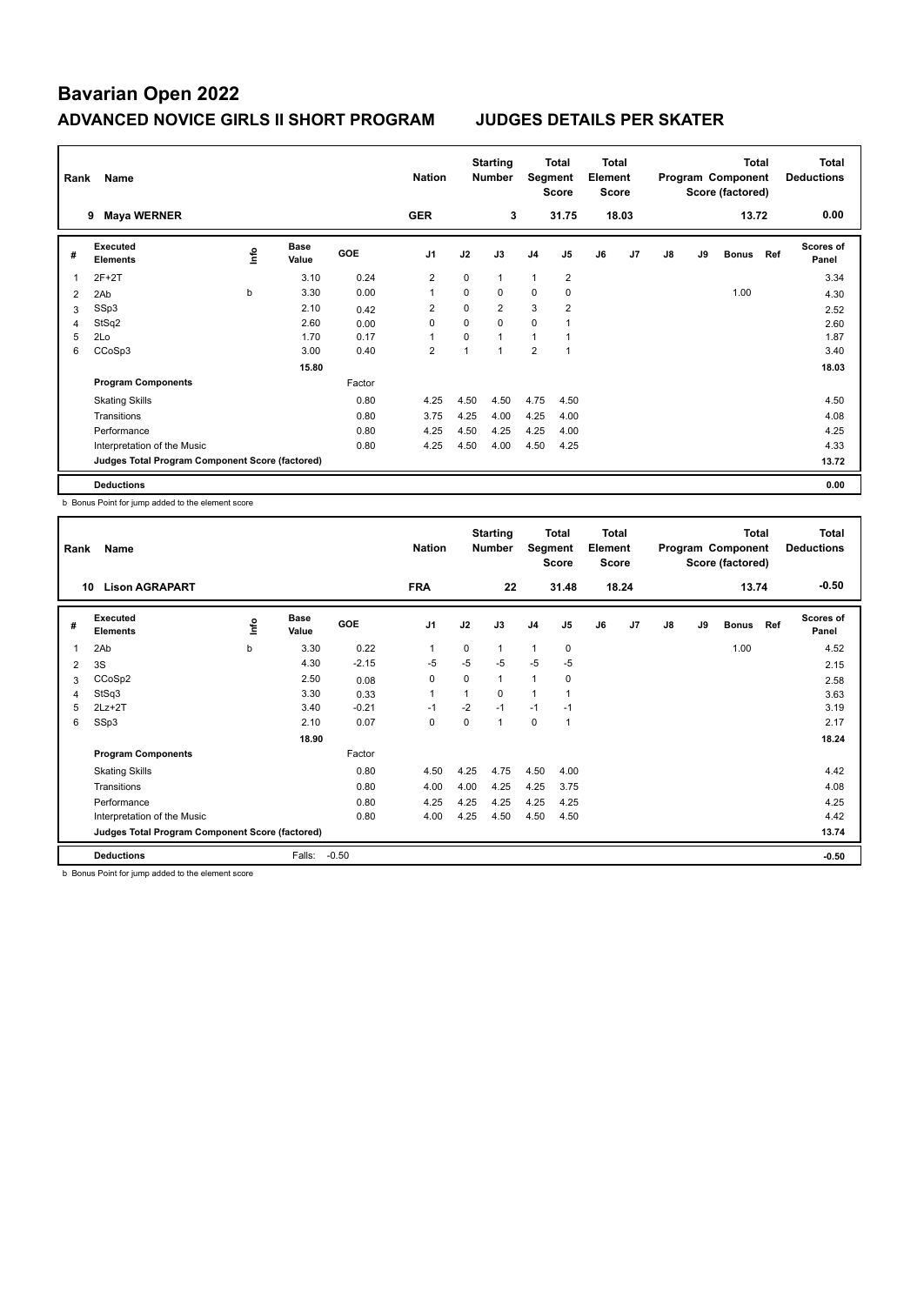| Rank | Name                                            |      |                      |         | <b>Nation</b>  |             | <b>Starting</b><br><b>Number</b> | Segment        | Total<br><b>Score</b> | <b>Total</b><br>Element<br><b>Score</b> |                |    |    | <b>Total</b><br>Program Component<br>Score (factored) |     | <b>Total</b><br><b>Deductions</b> |
|------|-------------------------------------------------|------|----------------------|---------|----------------|-------------|----------------------------------|----------------|-----------------------|-----------------------------------------|----------------|----|----|-------------------------------------------------------|-----|-----------------------------------|
|      | <b>Maria KOLLMANNSBERGER</b><br>11              |      |                      |         | <b>GER</b>     |             | 14                               |                | 30.71                 |                                         | 17.37          |    |    | 13.34                                                 |     | 0.00                              |
| #    | Executed<br><b>Elements</b>                     | ١nf٥ | <b>Base</b><br>Value | GOE     | J <sub>1</sub> | J2          | J3                               | J <sub>4</sub> | J <sub>5</sub>        | J6                                      | J <sub>7</sub> | J8 | J9 | <b>Bonus</b>                                          | Ref | <b>Scores of</b><br>Panel         |
| 1    | 2Ab                                             | b    | 3.30                 | $-0.66$ | $-2$           | $-2$        | $-1$                             | $-2$           | $-3$                  |                                         |                |    |    | 1.00                                                  |     | 3.64                              |
| 2    | 2Lz+2Lo                                         |      | 3.80                 | 0.00    | 0              | $\mathbf 0$ | 0                                | $\mathbf 0$    | 0                     |                                         |                |    |    |                                                       |     | 3.80                              |
| 3    | SSp3                                            |      | 2.10                 | 0.21    | 1              |             | $\mathbf{1}$                     | $\mathbf{1}$   | $\overline{2}$        |                                         |                |    |    |                                                       |     | 2.31                              |
| 4    | StSq2                                           |      | 2.60                 | 0.00    | 0              | $\Omega$    | $\mathbf{1}$                     | $\Omega$       | 0                     |                                         |                |    |    |                                                       |     | 2.60                              |
| 5    | 2F                                              |      | 1.80                 | 0.12    | $\overline{1}$ | $\Omega$    | $\mathbf 1$                      | 1              | 0                     |                                         |                |    |    |                                                       |     | 1.92                              |
| 6    | CCoSp3                                          |      | 3.00                 | 0.10    | 0              | $\Omega$    | $\mathbf 1$                      | 1              | $\mathbf 0$           |                                         |                |    |    |                                                       |     | 3.10                              |
|      |                                                 |      | 16.60                |         |                |             |                                  |                |                       |                                         |                |    |    |                                                       |     | 17.37                             |
|      | <b>Program Components</b>                       |      |                      | Factor  |                |             |                                  |                |                       |                                         |                |    |    |                                                       |     |                                   |
|      | <b>Skating Skills</b>                           |      |                      | 0.80    | 4.25           | 4.25        | 4.75                             | 4.50           | 3.50                  |                                         |                |    |    |                                                       |     | 4.33                              |
|      | Transitions                                     |      |                      | 0.80    | 3.75           | 4.00        | 4.50                             | 4.25           | 3.25                  |                                         |                |    |    |                                                       |     | 4.00                              |
|      | Performance                                     |      |                      | 0.80    | 4.00           | 4.25        | 4.50                             | 4.25           | 3.50                  |                                         |                |    |    |                                                       |     | 4.17                              |
|      | Interpretation of the Music                     |      |                      | 0.80    | 3.75           | 4.25        | 4.75                             | 4.50           | 3.25                  |                                         |                |    |    |                                                       |     | 4.17                              |
|      | Judges Total Program Component Score (factored) |      |                      |         |                |             |                                  |                |                       |                                         |                |    |    |                                                       |     | 13.34                             |
|      | <b>Deductions</b>                               |      |                      |         |                |             |                                  |                |                       |                                         |                |    |    |                                                       |     | 0.00                              |

b Bonus Point for jump added to the element score

| Rank | Name                                            |    |                      |            | <b>Nation</b>  |          | <b>Starting</b><br><b>Number</b> | Segment        | Total<br><b>Score</b> | <b>Total</b><br>Element<br><b>Score</b> |       |    |    | <b>Total</b><br>Program Component<br>Score (factored) |     | Total<br><b>Deductions</b> |
|------|-------------------------------------------------|----|----------------------|------------|----------------|----------|----------------------------------|----------------|-----------------------|-----------------------------------------|-------|----|----|-------------------------------------------------------|-----|----------------------------|
|      | <b>Clara REININGER</b><br>12                    |    |                      |            | <b>FRA</b>     |          | 12                               |                | 30.41                 |                                         | 17.35 |    |    | 13.06                                                 |     | 0.00                       |
| #    | Executed<br><b>Elements</b>                     | ١m | <b>Base</b><br>Value | <b>GOE</b> | J <sub>1</sub> | J2       | J3                               | J <sub>4</sub> | J <sub>5</sub>        | J6                                      | J7    | J8 | J9 | <b>Bonus</b>                                          | Ref | <b>Scores of</b><br>Panel  |
| 1    | 2Aqb                                            | b  | 3.30                 | $-1.54$    | $-3$           | $-5$     | $-5$                             | $-5$           | $-4$                  |                                         |       |    |    | 1.00                                                  |     | 2.76                       |
| 2    | 2Lo                                             |    | 1.70                 | 0.00       | 1              | $\Omega$ | 0                                | 0              | 0                     |                                         |       |    |    |                                                       |     | 1.70                       |
| 3    | CCoSp3                                          |    | 3.00                 | 0.50       | $\overline{2}$ | 1        | и                                | $\overline{2}$ | $\overline{2}$        |                                         |       |    |    |                                                       |     | 3.50                       |
| 4    | StSq3                                           |    | 3.30                 | 0.22       | 0              | 1        | 1                                | $\Omega$       | 1                     |                                         |       |    |    |                                                       |     | 3.52                       |
| 5    | $2Lz + 2T$                                      |    | 3.40                 | 0.07       | $\overline{1}$ | $\Omega$ |                                  | $\mathbf 0$    | 0                     |                                         |       |    |    |                                                       |     | 3.47                       |
| 6    | LSp3                                            |    | 2.40                 | 0.00       | 0              | $\Omega$ |                                  | 0              | 0                     |                                         |       |    |    |                                                       |     | 2.40                       |
|      |                                                 |    | 17.10                |            |                |          |                                  |                |                       |                                         |       |    |    |                                                       |     | 17.35                      |
|      | <b>Program Components</b>                       |    |                      | Factor     |                |          |                                  |                |                       |                                         |       |    |    |                                                       |     |                            |
|      | <b>Skating Skills</b>                           |    |                      | 0.80       | 4.00           | 4.25     | 4.75                             | 4.50           | 4.00                  |                                         |       |    |    |                                                       |     | 4.25                       |
|      | Transitions                                     |    |                      | 0.80       | 3.75           | 4.00     | 4.00                             | 4.00           | 3.75                  |                                         |       |    |    |                                                       |     | 3.92                       |
|      | Performance                                     |    |                      | 0.80       | 3.75           | 4.25     | 4.50                             | 4.25           | 3.75                  |                                         |       |    |    |                                                       |     | 4.08                       |
|      | Interpretation of the Music                     |    |                      | 0.80       | 3.75           | 4.25     | 4.50                             | 4.25           | 3.50                  |                                         |       |    |    |                                                       |     | 4.08                       |
|      | Judges Total Program Component Score (factored) |    |                      |            |                |          |                                  |                |                       |                                         |       |    |    |                                                       |     | 13.06                      |
|      | <b>Deductions</b>                               |    |                      |            |                |          |                                  |                |                       |                                         |       |    |    |                                                       |     | 0.00                       |

q Jump landed on the quarter b Bonus Point for jump added to the element score

| Rank | Name                                            |      | <b>Nation</b>        |            | <b>Starting</b><br><b>Number</b> | Segment  | <b>Total</b><br><b>Score</b> | <b>Total</b><br>Element<br><b>Score</b> |                |    |       | Total<br>Program Component<br>Score (factored) | <b>Total</b><br><b>Deductions</b> |       |                           |
|------|-------------------------------------------------|------|----------------------|------------|----------------------------------|----------|------------------------------|-----------------------------------------|----------------|----|-------|------------------------------------------------|-----------------------------------|-------|---------------------------|
|      | <b>Aliyah ACKERMANN</b><br>13                   |      |                      |            | <b>GER</b>                       |          | 27                           |                                         | 30.14          |    | 16.08 |                                                |                                   | 14.06 | 0.00                      |
| #    | Executed<br><b>Elements</b>                     | Info | <b>Base</b><br>Value | <b>GOE</b> | J <sub>1</sub>                   | J2       | J3                           | J <sub>4</sub>                          | J <sub>5</sub> | J6 | J7    | J8                                             | J9                                | Ref   | <b>Scores of</b><br>Panel |
| 1    | $2F+2T$                                         |      | 3.10                 | 0.18       | $\mathbf{1}$                     | $\Omega$ | 1                            | $\mathbf{1}$                            | 1              |    |       |                                                |                                   |       | 3.28                      |
| 2    | 1A                                              |      | 1.10                 | 0.07       | $\mathbf 0$                      | $\Omega$ | $\mathbf{1}$                 | 1                                       |                |    |       |                                                |                                   |       | 1.17                      |
| 3    | LSp3                                            |      | 2.40                 | 0.16       |                                  | 1        | 1                            | $-1$                                    | 0              |    |       |                                                |                                   |       | 2.56                      |
| 4    | StSq3                                           |      | 3.30                 | 0.33       | 1                                | $\Omega$ | 1                            | $\mathbf{1}$                            |                |    |       |                                                |                                   |       | 3.63                      |
| 5    | 2Lz                                             |      | 2.10                 | 0.14       | $\overline{1}$                   | 0        | 1                            | $\mathbf{1}$                            | 0              |    |       |                                                |                                   |       | 2.24                      |
| 6    | CCoSp3                                          |      | 3.00                 | 0.20       | $\mathbf{1}$                     | 1        | 1                            | $\mathbf 0$                             | $\mathbf 0$    |    |       |                                                |                                   |       | 3.20                      |
|      |                                                 |      | 15.00                |            |                                  |          |                              |                                         |                |    |       |                                                |                                   |       | 16.08                     |
|      | <b>Program Components</b>                       |      |                      | Factor     |                                  |          |                              |                                         |                |    |       |                                                |                                   |       |                           |
|      | <b>Skating Skills</b>                           |      |                      | 0.80       | 4.00                             | 3.75     | 4.75                         | 4.50                                    | 4.50           |    |       |                                                |                                   |       | 4.33                      |
|      | Transitions                                     |      |                      | 0.80       | 4.25                             | 3.50     | 4.50                         | 4.50                                    | 4.25           |    |       |                                                |                                   |       | 4.33                      |
|      | Performance                                     |      |                      | 0.80       | 4.00                             | 3.75     | 4.75                         | 4.50                                    | 4.75           |    |       |                                                |                                   |       | 4.42                      |
|      | Interpretation of the Music                     |      |                      | 0.80       | 4.25                             | 3.75     | 4.50                         | 4.75                                    | 4.75           |    |       |                                                |                                   |       | 4.50                      |
|      | Judges Total Program Component Score (factored) |      |                      |            |                                  |          |                              |                                         |                |    |       |                                                |                                   |       | 14.06                     |
|      | <b>Deductions</b>                               |      |                      |            |                                  |          |                              |                                         |                |    |       |                                                |                                   |       | 0.00                      |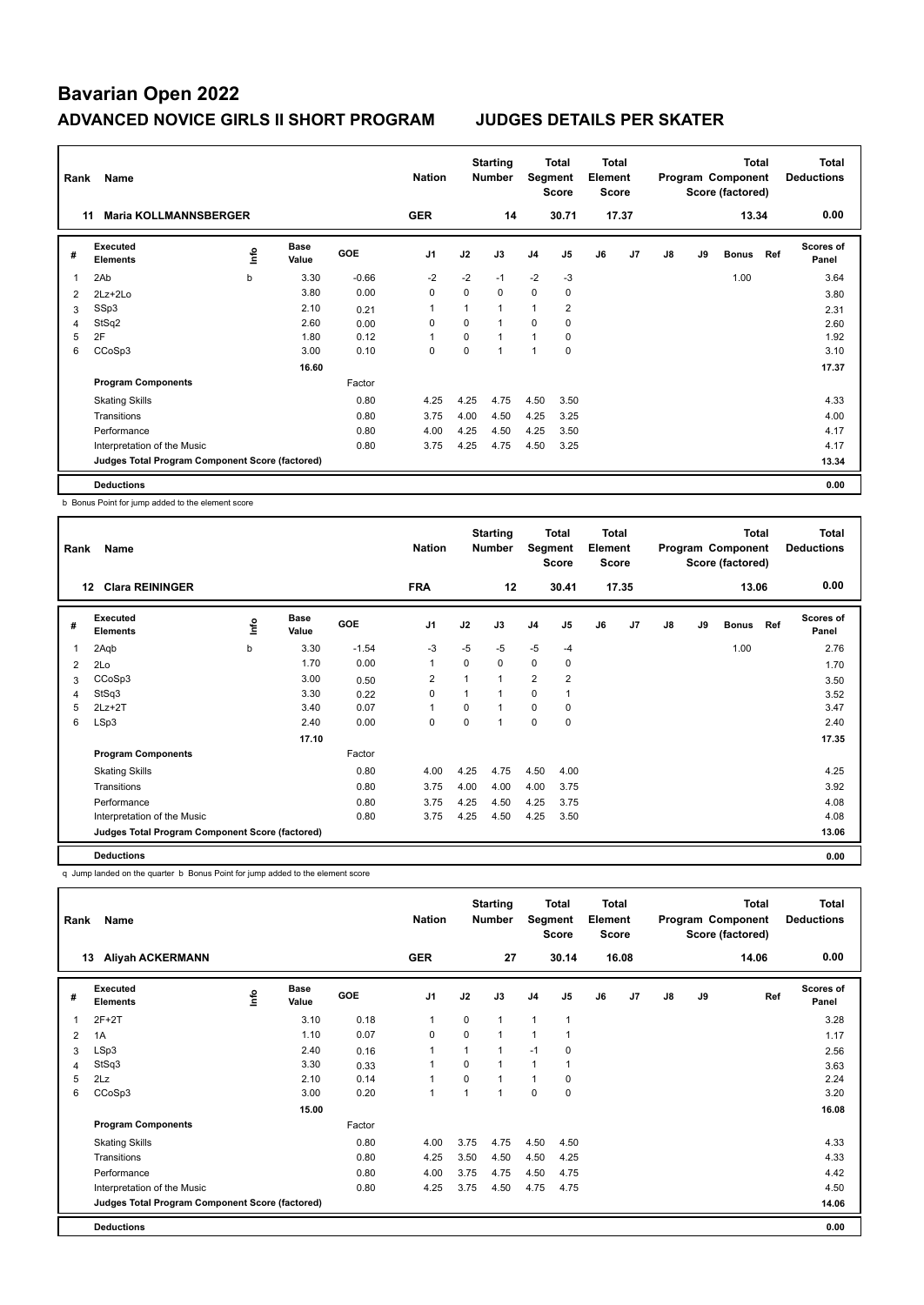| Rank | Name                                            |         | <b>Nation</b>        |            | <b>Starting</b><br><b>Number</b> | Segment        | Total<br><b>Score</b> | <b>Total</b><br>Element<br><b>Score</b> |                |    |                | <b>Total</b><br>Program Component<br>Score (factored) | <b>Total</b><br><b>Deductions</b> |       |                           |
|------|-------------------------------------------------|---------|----------------------|------------|----------------------------------|----------------|-----------------------|-----------------------------------------|----------------|----|----------------|-------------------------------------------------------|-----------------------------------|-------|---------------------------|
|      | <b>Julia MATEI</b><br>14                        |         |                      |            | <b>GER</b>                       |                | 17                    |                                         | 29.21          |    | 15.85          |                                                       |                                   | 13.86 | $-0.50$                   |
| #    | Executed<br><b>Elements</b>                     | ١nf٥    | <b>Base</b><br>Value | <b>GOE</b> | J <sub>1</sub>                   | J2             | J3                    | J <sub>4</sub>                          | J <sub>5</sub> | J6 | J <sub>7</sub> | J8                                                    | J9                                | Ref   | <b>Scores of</b><br>Panel |
| 1    | $2Lz+2T$                                        |         | 3.40                 | 0.14       | -1                               | $\overline{2}$ | $\Omega$              | 1                                       | 0              |    |                |                                                       |                                   |       | 3.54                      |
| 2    | 2A<                                             | $\prec$ | 2.64                 | $-1.32$    | $-5$                             | $-5$           | $-5$                  | $-5$                                    | $-5$           |    |                |                                                       |                                   |       | 1.32                      |
| 3    | SSp3                                            |         | 2.10                 | 0.28       | $\overline{1}$                   | 0              | $\overline{2}$        | $\mathbf{1}$                            | $\overline{2}$ |    |                |                                                       |                                   |       | 2.38                      |
| 4    | 2F                                              |         | 1.80                 | 0.18       | 1                                |                | $\mathbf{1}$          | 1                                       |                |    |                |                                                       |                                   |       | 1.98                      |
| 5    | CCoSp3                                          |         | 3.00                 | 0.00       | $\Omega$                         | $\Omega$       | $\mathbf{1}$          | $\Omega$                                | $\Omega$       |    |                |                                                       |                                   |       | 3.00                      |
| 6    | StSq3                                           |         | 3.30                 | 0.33       | $\mathbf 0$                      |                | $\overline{2}$        | $\mathbf{1}$                            | 1              |    |                |                                                       |                                   |       | 3.63                      |
|      |                                                 |         | 16.24                |            |                                  |                |                       |                                         |                |    |                |                                                       |                                   |       | 15.85                     |
|      | <b>Program Components</b>                       |         |                      | Factor     |                                  |                |                       |                                         |                |    |                |                                                       |                                   |       |                           |
|      | <b>Skating Skills</b>                           |         |                      | 0.80       | 4.25                             | 4.25           | 4.75                  | 4.50                                    | 4.25           |    |                |                                                       |                                   |       | 4.33                      |
|      | Transitions                                     |         |                      | 0.80       | 3.75                             | 4.00           | 4.50                  | 4.50                                    | 4.25           |    |                |                                                       |                                   |       | 4.25                      |
|      | Performance                                     |         |                      | 0.80       | 4.00                             | 4.00           | 4.75                  | 4.50                                    | 4.50           |    |                |                                                       |                                   |       | 4.33                      |
|      | Interpretation of the Music                     |         |                      | 0.80       | 4.00                             | 4.25           | 5.00                  | 4.75                                    | 4.25           |    |                |                                                       |                                   |       | 4.42                      |
|      | Judges Total Program Component Score (factored) |         |                      |            |                                  |                |                       |                                         |                |    |                |                                                       |                                   |       | 13.86                     |
|      | <b>Deductions</b>                               |         | Falls:               | $-0.50$    |                                  |                |                       |                                         |                |    |                |                                                       |                                   |       | $-0.50$                   |

< Under-rotated jump

| Rank           | Name                                            |    |               |         | <b>Nation</b>  |             | <b>Starting</b><br><b>Number</b> | Segment        | <b>Total</b><br><b>Score</b> | <b>Total</b><br>Element<br><b>Score</b> |       |               |    | <b>Total</b><br>Program Component<br>Score (factored) | <b>Total</b><br><b>Deductions</b> |
|----------------|-------------------------------------------------|----|---------------|---------|----------------|-------------|----------------------------------|----------------|------------------------------|-----------------------------------------|-------|---------------|----|-------------------------------------------------------|-----------------------------------|
| 15             | <b>Kira THURNER</b>                             |    |               |         | <b>GER</b>     |             | 21                               |                | 29.11                        |                                         | 16.03 |               |    | 13.58                                                 | $-0.50$                           |
| #              | Executed<br><b>Elements</b>                     | ١m | Base<br>Value | GOE     | J <sub>1</sub> | J2          | J3                               | J <sub>4</sub> | $\mathsf{J}5$                | J6                                      | J7    | $\mathsf{J}8$ | J9 | Ref                                                   | <b>Scores of</b><br>Panel         |
| 1              | $2Lz+2T$                                        |    | 3.40          | 0.00    | 0              | $\Omega$    | 0                                | $\mathbf 0$    | 0                            |                                         |       |               |    |                                                       | 3.40                              |
| 2              | 2Aq                                             | q  | 3.30          | $-1.65$ | $-5$           | $-5$        | $-5$                             | -5             | -5                           |                                         |       |               |    |                                                       | 1.65                              |
| 3              | CCoSp3                                          |    | 3.00          | 0.00    | $\mathbf 0$    | 0           | 0                                | $\mathbf 0$    | $-2$                         |                                         |       |               |    |                                                       | 3.00                              |
| $\overline{4}$ | 2F                                              |    | 1.80          | 0.18    | 1              |             | $\mathbf{1}$                     | $\overline{1}$ | 1                            |                                         |       |               |    |                                                       | 1.98                              |
| 5              | StSq3                                           |    | 3.30          | 0.22    | 0              | 0           | 1                                | 1              | 2                            |                                         |       |               |    |                                                       | 3.52                              |
| 6              | LSp3                                            |    | 2.40          | 0.08    | $\mathbf 0$    | $\mathbf 0$ | 1                                | $\overline{1}$ | $\mathbf 0$                  |                                         |       |               |    |                                                       | 2.48                              |
|                |                                                 |    | 17.20         |         |                |             |                                  |                |                              |                                         |       |               |    |                                                       | 16.03                             |
|                | <b>Program Components</b>                       |    |               | Factor  |                |             |                                  |                |                              |                                         |       |               |    |                                                       |                                   |
|                | <b>Skating Skills</b>                           |    |               | 0.80    | 3.75           | 4.00        | 4.50                             | 4.75           | 4.50                         |                                         |       |               |    |                                                       | 4.33                              |
|                | Transitions                                     |    |               | 0.80    | 3.50           | 3.75        | 4.25                             | 4.25           | 4.50                         |                                         |       |               |    |                                                       | 4.08                              |
|                | Performance                                     |    |               | 0.80    | 3.75           | 4.00        | 4.50                             | 4.50           | 4.25                         |                                         |       |               |    |                                                       | 4.25                              |
|                | Interpretation of the Music                     |    |               | 0.80    | 3.75           | 4.00        | 4.75                             | 4.50           | 4.50                         |                                         |       |               |    |                                                       | 4.33                              |
|                | Judges Total Program Component Score (factored) |    |               |         |                |             |                                  |                |                              |                                         |       |               |    |                                                       | 13.58                             |
|                | <b>Deductions</b>                               |    | Falls:        | $-0.50$ |                |             |                                  |                |                              |                                         |       |               |    |                                                       | $-0.50$                           |

q Jump landed on the quarter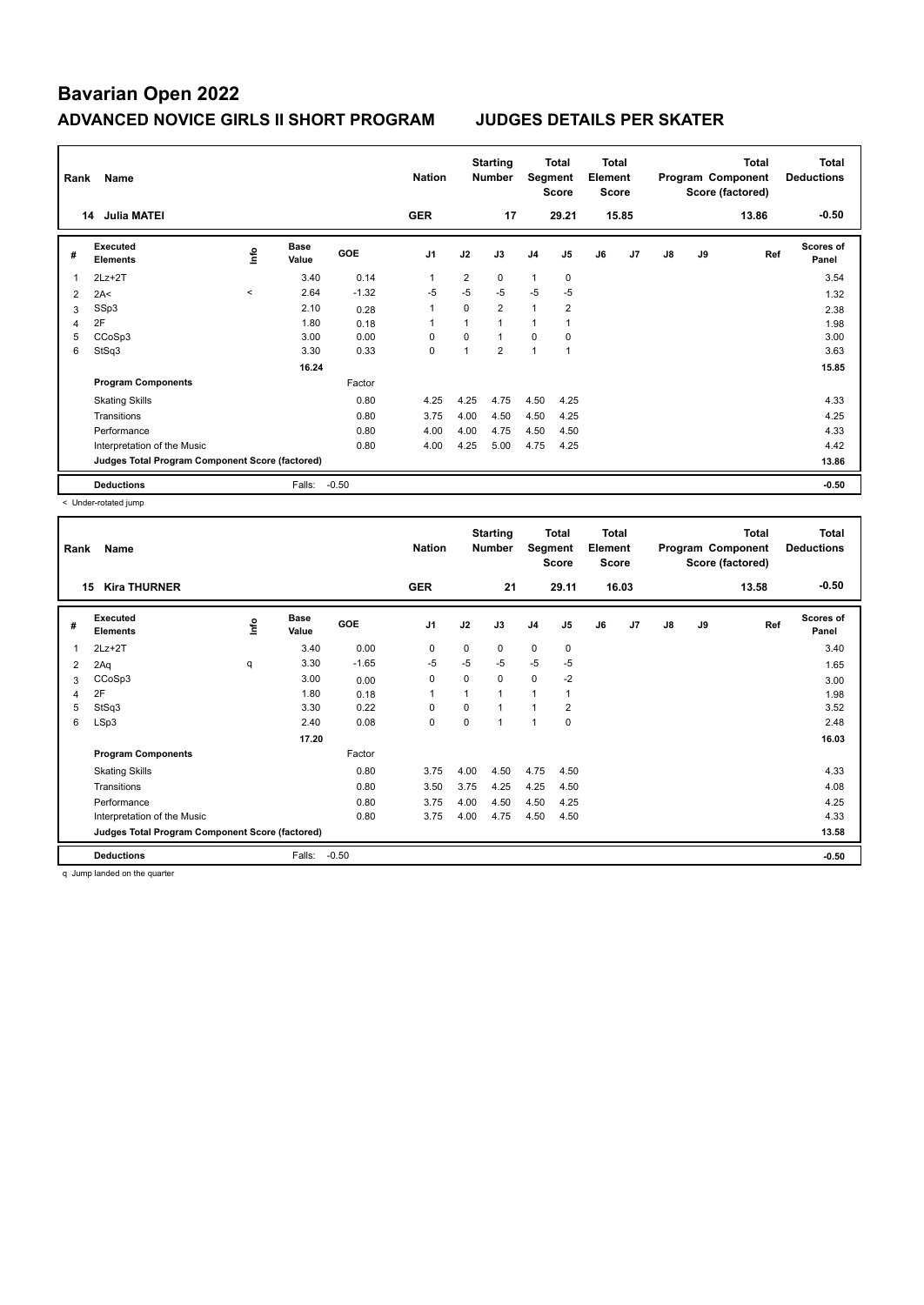| Rank | Name                                            |      |                      |            | <b>Nation</b>  |          | <b>Starting</b><br><b>Number</b> | Segment        | Total<br>Score | <b>Total</b><br>Element<br><b>Score</b> |       |    |    | <b>Total</b><br>Program Component<br>Score (factored) | Total<br><b>Deductions</b> |
|------|-------------------------------------------------|------|----------------------|------------|----------------|----------|----------------------------------|----------------|----------------|-----------------------------------------|-------|----|----|-------------------------------------------------------|----------------------------|
|      | Hannah RÖNITZ<br>16                             |      |                      |            | <b>GER</b>     |          | 10                               |                | 27.63          |                                         | 14.81 |    |    | 12.82                                                 | 0.00                       |
| #    | <b>Executed</b><br><b>Elements</b>              | ١nf٥ | <b>Base</b><br>Value | <b>GOE</b> | J <sub>1</sub> | J2       | J3                               | J <sub>4</sub> | J5             | J6                                      | J7    | J8 | J9 | Ref                                                   | <b>Scores of</b><br>Panel  |
|      | CCoSp3                                          |      | 3.00                 | 0.30       | $\mathbf 1$    | 1        | 1                                | 1              | 0              |                                         |       |    |    |                                                       | 3.30                       |
| 2    | $2F+2T$                                         |      | 3.10                 | 0.00       | 0              | 0        | 0                                | 0              | 0              |                                         |       |    |    |                                                       | 3.10                       |
| 3    | 2Lz                                             |      | 2.10                 | 0.14       | $\overline{1}$ | $\Omega$ | $\mathbf{1}$                     | 1              | 0              |                                         |       |    |    |                                                       | 2.24                       |
| 4    | SSp3                                            |      | 2.10                 | 0.00       | 0              | 0        | 0                                | 0              | $-1$           |                                         |       |    |    |                                                       | 2.10                       |
| 5    | 2A<<                                            | <<   | 1.10                 | $-0.44$    | $-4$           | $-4$     | $-3$                             | $-4$           | $-4$           |                                         |       |    |    |                                                       | 0.66                       |
| 6    | StSq3                                           |      | 3.30                 | 0.11       | 0              | 0        | 0                                | 1              | $\overline{1}$ |                                         |       |    |    |                                                       | 3.41                       |
|      |                                                 |      | 14.70                |            |                |          |                                  |                |                |                                         |       |    |    |                                                       | 14.81                      |
|      | <b>Program Components</b>                       |      |                      | Factor     |                |          |                                  |                |                |                                         |       |    |    |                                                       |                            |
|      | <b>Skating Skills</b>                           |      |                      | 0.80       | 4.25           | 4.00     | 4.25                             | 4.25           | 3.50           |                                         |       |    |    |                                                       | 4.17                       |
|      | Transitions                                     |      |                      | 0.80       | 3.75           | 3.75     | 4.25                             | 4.25           | 3.50           |                                         |       |    |    |                                                       | 3.92                       |
|      | Performance                                     |      |                      | 0.80       | 4.00           | 3.75     | 4.00                             | 4.50           | 3.75           |                                         |       |    |    |                                                       | 3.92                       |
|      | Interpretation of the Music                     |      |                      | 0.80       | 4.00           | 4.00     | 4.00                             | 4.75           | 3.75           |                                         |       |    |    |                                                       | 4.00                       |
|      | Judges Total Program Component Score (factored) |      |                      |            |                |          |                                  |                |                |                                         |       |    |    |                                                       | 12.82                      |
|      | <b>Deductions</b>                               |      |                      |            |                |          |                                  |                |                |                                         |       |    |    |                                                       | 0.00                       |

<< Downgraded jump

| Rank | Name                                            |      |                      |            | <b>Nation</b>  |          | <b>Starting</b><br>Number | Segment        | Total<br><b>Score</b> | <b>Total</b><br>Element<br><b>Score</b> |       |               |    | Total<br>Program Component<br>Score (factored) | <b>Total</b><br><b>Deductions</b> |
|------|-------------------------------------------------|------|----------------------|------------|----------------|----------|---------------------------|----------------|-----------------------|-----------------------------------------|-------|---------------|----|------------------------------------------------|-----------------------------------|
|      | 17<br><b>Heerang JUN</b>                        |      |                      |            | <b>GER</b>     |          | 4                         |                | 27.01                 |                                         | 14.05 |               |    | 13.46                                          | $-0.50$                           |
| #    | <b>Executed</b><br><b>Elements</b>              | lnfo | <b>Base</b><br>Value | <b>GOE</b> | J <sub>1</sub> | J2       | J3                        | J4             | J5                    | J6                                      | J7    | $\mathsf{J}8$ | J9 | Ref                                            | Scores of<br>Panel                |
| 1    | $2F+2Lo$                                        |      | 3.50                 | 0.18       | 2              |          | 1                         | $\overline{1}$ | 1                     |                                         |       |               |    |                                                | 3.68                              |
| 2    | 2Lz                                             |      | 2.10                 | 0.14       | $\overline{1}$ | $\Omega$ | 1                         | $\mathbf{1}$   | $\mathbf 0$           |                                         |       |               |    |                                                | 2.24                              |
| 3    | CCoSp3                                          |      | 3.00                 | 0.00       | -1             | 0        | 0                         | 0              | 0                     |                                         |       |               |    |                                                | 3.00                              |
| 4    | 1A                                              |      | 1.10                 | 0.07       | 2              | 0        | 1                         | $\mathbf{1}$   | 0                     |                                         |       |               |    |                                                | 1.17                              |
| 5    | SSp3                                            |      | 2.10                 | 0.21       | $\mathbf{1}$   | 0        | 1                         | $\mathbf{1}$   |                       |                                         |       |               |    |                                                | 2.31                              |
| 6    | StSq3                                           |      | 3.30                 | $-1.65$    | -4             | $-5$     | $-5$                      | $-5$           | $-5$                  |                                         |       |               |    |                                                | 1.65                              |
|      |                                                 |      | 15.10                |            |                |          |                           |                |                       |                                         |       |               |    |                                                | 14.05                             |
|      | <b>Program Components</b>                       |      |                      | Factor     |                |          |                           |                |                       |                                         |       |               |    |                                                |                                   |
|      | <b>Skating Skills</b>                           |      |                      | 0.80       | 4.50           | 4.00     | 4.25                      | 4.50           | 3.50                  |                                         |       |               |    |                                                | 4.25                              |
|      | Transitions                                     |      |                      | 0.80       | 4.25           | 3.75     | 4.00                      | 4.50           | 3.75                  |                                         |       |               |    |                                                | 4.00                              |
|      | Performance                                     |      |                      | 0.80       | 4.50           | 3.75     | 4.00                      | 4.50           | 3.50                  |                                         |       |               |    |                                                | 4.08                              |
|      | Interpretation of the Music                     |      |                      | 0.80       | 5.00           | 4.00     | 4.50                      | 5.00           | 4.00                  |                                         |       |               |    |                                                | 4.50                              |
|      | Judges Total Program Component Score (factored) |      |                      |            |                |          |                           |                |                       |                                         |       |               |    |                                                | 13.46                             |

**Deductions** Falls: -0.50 **-0.50**

| Rank           | Name                                            |         |                      |            | <b>Nation</b>  |              | <b>Starting</b><br>Number | Segment        | <b>Total</b><br><b>Score</b> | <b>Total</b><br>Element<br><b>Score</b> |                |               |    | <b>Total</b><br>Program Component<br>Score (factored) | <b>Total</b><br><b>Deductions</b> |
|----------------|-------------------------------------------------|---------|----------------------|------------|----------------|--------------|---------------------------|----------------|------------------------------|-----------------------------------------|----------------|---------------|----|-------------------------------------------------------|-----------------------------------|
|                | <b>Felissia ILGEN</b><br>18                     |         |                      |            | <b>GER</b>     |              | 5                         |                | 26.98                        |                                         | 13.40          |               |    | 13.58                                                 | 0.00                              |
| #              | Executed<br><b>Elements</b>                     | ۴       | <b>Base</b><br>Value | <b>GOE</b> | J <sub>1</sub> | J2           | J3                        | J <sub>4</sub> | J <sub>5</sub>               | J6                                      | J <sub>7</sub> | $\mathsf{J}8$ | J9 | Ref                                                   | Scores of<br>Panel                |
| $\overline{1}$ | $2Lz + 2T$                                      |         | 3.40                 | 0.07       |                | $\mathbf 0$  | $\mathbf{1}$              | $\mathbf 0$    | $\mathbf 0$                  |                                         |                |               |    |                                                       | 3.47                              |
| $\overline{2}$ | 1A                                              |         | 1.10                 | 0.07       |                | $\mathbf 0$  | $\mathbf{1}$              | $\overline{1}$ | 0                            |                                         |                |               |    |                                                       | 1.17                              |
| 3              | SSp3                                            |         | 2.10                 | 0.21       |                | $\mathbf 0$  | $\mathbf{1}$              | $\overline{1}$ | 1                            |                                         |                |               |    |                                                       | 2.31                              |
| $\overline{4}$ | StSq3                                           |         | 3.30                 | 0.55       | $\overline{2}$ | $\mathbf{1}$ | $\overline{2}$            | $\overline{2}$ | $\mathbf{1}$                 |                                         |                |               |    |                                                       | 3.85                              |
| 5              | $1F^*$                                          | $\star$ | 0.00                 | 0.00       |                |              |                           |                |                              |                                         |                |               |    |                                                       | 0.00                              |
| 6              | CCoSp3                                          |         | 3.00                 | $-0.40$    | $-1$           | 0            | $-1$                      | $-2$           | $-3$                         |                                         |                |               |    |                                                       | 2.60                              |
|                |                                                 |         | 12.90                |            |                |              |                           |                |                              |                                         |                |               |    |                                                       | 13.40                             |
|                | <b>Program Components</b>                       |         |                      | Factor     |                |              |                           |                |                              |                                         |                |               |    |                                                       |                                   |
|                | <b>Skating Skills</b>                           |         |                      | 0.80       | 4.00           | 3.75         | 4.50                      | 4.75           | 3.75                         |                                         |                |               |    |                                                       | 4.08                              |
|                | Transitions                                     |         |                      | 0.80       | 4.00           | 3.50         | 4.25                      | 4.25           | 4.00                         |                                         |                |               |    |                                                       | 4.08                              |
|                | Performance                                     |         |                      | 0.80       | 4.50           | 3.50         | 4.25                      | 4.50           | 4.25                         |                                         |                |               |    |                                                       | 4.33                              |
|                | Interpretation of the Music                     |         |                      | 0.80       | 4.50           | 3.75         | 4.50                      | 4.75           | 4.50                         |                                         |                |               |    |                                                       | 4.50                              |
|                | Judges Total Program Component Score (factored) |         |                      |            |                |              |                           |                |                              |                                         |                |               |    |                                                       | 13.58                             |
|                | <b>Deductions</b>                               |         |                      |            |                |              |                           |                |                              |                                         |                |               |    |                                                       | 0.00                              |

\* Invalid element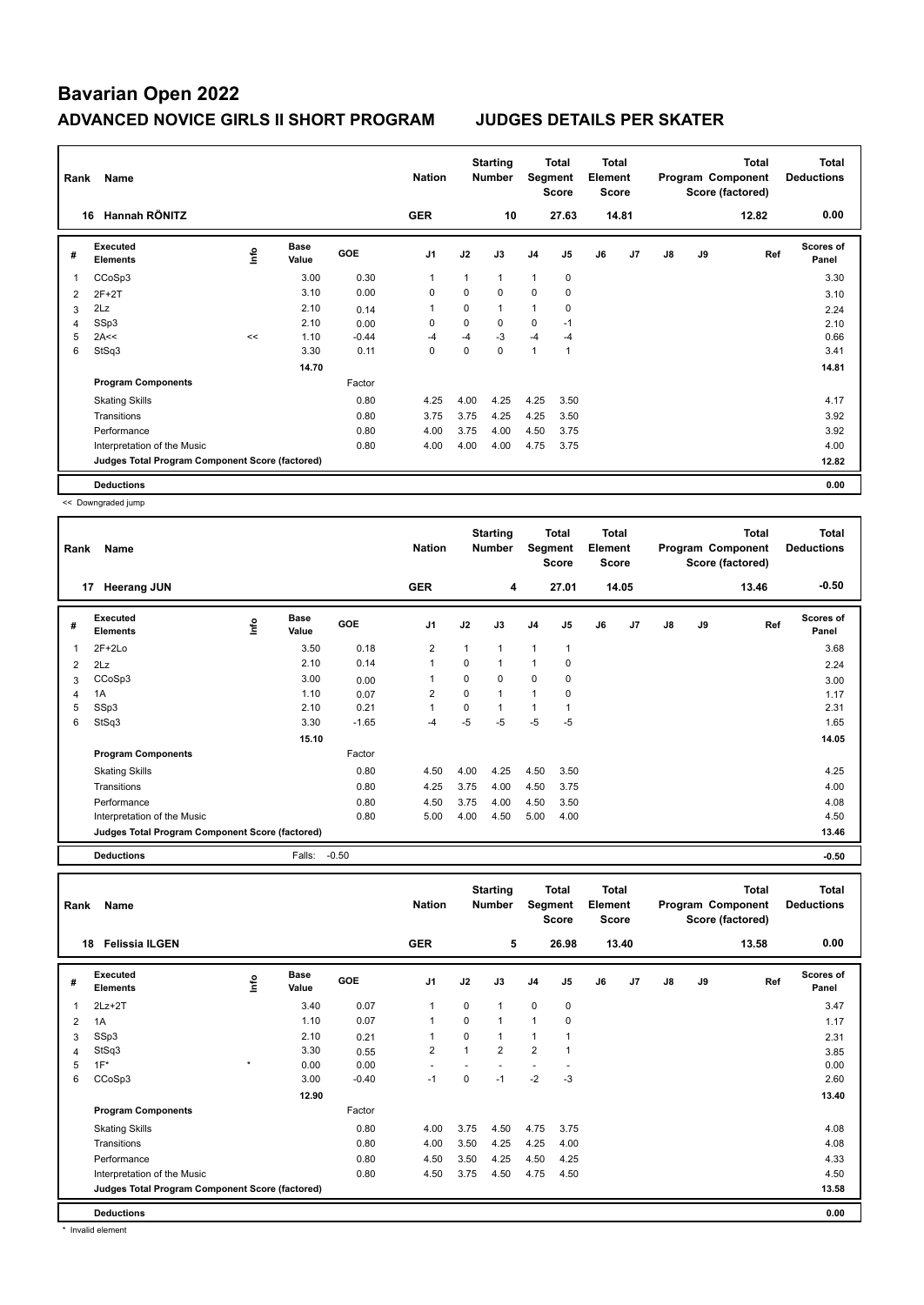| Rank | Name<br>19                                      |      |                      |         |                |             | <b>Starting</b><br><b>Number</b> |                | Total<br>Segment<br><b>Score</b> | Total<br>Element<br><b>Score</b> |       |    |    | <b>Total</b><br>Program Component<br>Score (factored) | <b>Total</b><br><b>Deductions</b> |
|------|-------------------------------------------------|------|----------------------|---------|----------------|-------------|----------------------------------|----------------|----------------------------------|----------------------------------|-------|----|----|-------------------------------------------------------|-----------------------------------|
|      | <b>Sharon LUIT</b>                              |      |                      |         | <b>NED</b>     |             | 24                               |                | 26.53                            |                                  | 14.39 |    |    | 12.14                                                 | 0.00                              |
| #    | <b>Executed</b><br><b>Elements</b>              | ١nfo | <b>Base</b><br>Value | GOE     | J <sub>1</sub> | J2          | J3                               | J <sub>4</sub> | J5                               | J6                               | J7    | J8 | J9 | Ref                                                   | <b>Scores of</b><br>Panel         |
| 1    | $2F+2Lo$                                        |      | 3.50                 | $-0.12$ | $-1$           | $\mathbf 0$ | $\mathbf 0$                      | $-1$           | $-1$                             |                                  |       |    |    |                                                       | 3.38                              |
| 2    | 2Lz                                             |      | 2.10                 | 0.00    | 0              | $\Omega$    | $\mathbf 0$                      | $\mathbf 0$    | 0                                |                                  |       |    |    |                                                       | 2.10                              |
| 3    | CCoSp3                                          |      | 3.00                 | $-0.10$ | 0              | 0           | $\mathbf{1}$                     | $-1$           | $-2$                             |                                  |       |    |    |                                                       | 2.90                              |
| 4    | StSq2                                           |      | 2.60                 | 0.00    | 0              | 1           | $\Omega$                         | $-1$           | 0                                |                                  |       |    |    |                                                       | 2.60                              |
| 5    | 1A                                              |      | 1.10                 | 0.00    | 1              | $\Omega$    | $\mathbf 0$                      | 0              | $\mathbf 0$                      |                                  |       |    |    |                                                       | 1.10                              |
| 6    | SSp3                                            |      | 2.10                 | 0.21    | 1              | 0           | 1                                | 1              | $\overline{1}$                   |                                  |       |    |    |                                                       | 2.31                              |
|      |                                                 |      | 14.40                |         |                |             |                                  |                |                                  |                                  |       |    |    |                                                       | 14.39                             |
|      | <b>Program Components</b>                       |      |                      | Factor  |                |             |                                  |                |                                  |                                  |       |    |    |                                                       |                                   |
|      | <b>Skating Skills</b>                           |      |                      | 0.80    | 4.00           | 4.00        | 4.00                             | 3.75           | 3.50                             |                                  |       |    |    |                                                       | 3.92                              |
|      | Transitions                                     |      |                      | 0.80    | 3.75           | 3.75        | 3.75                             | 3.50           | 3.50                             |                                  |       |    |    |                                                       | 3.67                              |
|      | Performance                                     |      |                      | 0.80    | 3.75           | 4.00        | 4.00                             | 3.75           | 3.50                             |                                  |       |    |    |                                                       | 3.83                              |
|      | Interpretation of the Music                     |      |                      | 0.80    | 3.50           | 4.00        | 4.25                             | 3.50           | 3.75                             |                                  |       |    |    |                                                       | 3.75                              |
|      | Judges Total Program Component Score (factored) |      |                      |         |                |             |                                  |                |                                  |                                  |       |    |    |                                                       | 12.14                             |
|      | <b>Deductions</b>                               |      |                      |         |                |             |                                  |                |                                  |                                  |       |    |    |                                                       | 0.00                              |
|      |                                                 |      |                      |         |                |             |                                  |                |                                  |                                  |       |    |    |                                                       |                                   |

| Rank | Name<br>20                                      |      |                      |         |                |             | <b>Starting</b><br>Number |                | Total<br>Segment<br>Score | <b>Total</b><br>Element<br><b>Score</b> |       |    |    | <b>Total</b><br>Program Component<br>Score (factored) | <b>Total</b><br><b>Deductions</b> |
|------|-------------------------------------------------|------|----------------------|---------|----------------|-------------|---------------------------|----------------|---------------------------|-----------------------------------------|-------|----|----|-------------------------------------------------------|-----------------------------------|
|      | <b>Antonia WEBER</b>                            |      |                      |         | <b>GER</b>     |             | 26                        |                | 26.31                     |                                         | 14.17 |    |    | 12.14                                                 | 0.00                              |
| #    | Executed<br><b>Elements</b>                     | lnfo | <b>Base</b><br>Value | GOE     | J <sub>1</sub> | J2          | J3                        | J <sub>4</sub> | J <sub>5</sub>            | J6                                      | J7    | J8 | J9 | Ref                                                   | Scores of<br>Panel                |
| 1    | 1A                                              |      | 1.10                 | 0.07    | $\overline{1}$ | $\mathbf 0$ | $\mathbf{1}$              | 1              | $\mathbf 0$               |                                         |       |    |    |                                                       | 1.17                              |
| 2    | 2F                                              |      | 1.80                 | $-0.30$ | $-2$           | $-2$        | $-1$                      | $-1$           | $-2$                      |                                         |       |    |    |                                                       | 1.50                              |
| 3    | CCoSp3                                          |      | 3.00                 | 0.00    | 0              | 0           | 1                         | 0              | $-1$                      |                                         |       |    |    |                                                       | 3.00                              |
| 4    | $2Lz!+2T$                                       |      | 3.40                 | $-0.28$ | -2             | $-1$        | $-1$                      | $-1$           | $-2$                      |                                         |       |    |    |                                                       | 3.12                              |
| 5    | StSq3                                           |      | 3.30                 | 0.00    | 0              | 0           | 0                         | $\mathbf 0$    | 0                         |                                         |       |    |    |                                                       | 3.30                              |
| 6    | LSp3                                            |      | 2.40                 | $-0.32$ | $-1$           | $-1$        | $-2$                      | $-1$           | $-3$                      |                                         |       |    |    |                                                       | 2.08                              |
|      |                                                 |      | 15.00                |         |                |             |                           |                |                           |                                         |       |    |    |                                                       | 14.17                             |
|      | <b>Program Components</b>                       |      |                      | Factor  |                |             |                           |                |                           |                                         |       |    |    |                                                       |                                   |
|      | <b>Skating Skills</b>                           |      |                      | 0.80    | 4.00           | 3.75        | 4.25                      | 4.25           | 3.25                      |                                         |       |    |    |                                                       | 4.00                              |
|      | Transitions                                     |      |                      | 0.80    | 3.50           | 3.50        | 4.25                      | 4.00           | 3.25                      |                                         |       |    |    |                                                       | 3.67                              |
|      | Performance                                     |      |                      | 0.80    | 3.75           | 3.50        | 4.00                      | 4.25           | 3.50                      |                                         |       |    |    |                                                       | 3.75                              |
|      | Interpretation of the Music                     |      |                      | 0.80    | 3.50           | 3.50        | 4.25                      | 4.50           | 3.25                      |                                         |       |    |    |                                                       | 3.75                              |
|      | Judges Total Program Component Score (factored) |      |                      |         |                |             |                           |                |                           |                                         |       |    |    |                                                       | 12.14                             |
|      | <b>Deductions</b>                               |      |                      |         |                |             |                           |                |                           |                                         |       |    |    |                                                       | 0.00                              |

! Not clear edge

| Rank | Name                                            |         | <b>Nation</b>        |         | <b>Starting</b><br><b>Number</b> | Segment     | <b>Total</b><br><b>Score</b> | <b>Total</b><br>Element<br><b>Score</b> |                |    |                | <b>Total</b><br>Program Component<br>Score (factored) | <b>Total</b><br><b>Deductions</b> |       |                           |
|------|-------------------------------------------------|---------|----------------------|---------|----------------------------------|-------------|------------------------------|-----------------------------------------|----------------|----|----------------|-------------------------------------------------------|-----------------------------------|-------|---------------------------|
| 21   | <b>Mia Elaine MUTH</b>                          |         |                      |         | <b>GER</b>                       |             | 13                           |                                         | 26.28          |    | 14.46          |                                                       |                                   | 12.32 | $-0.50$                   |
| #    | Executed<br><b>Elements</b>                     | ١nf٥    | <b>Base</b><br>Value | GOE     | J <sub>1</sub>                   | J2          | J3                           | J <sub>4</sub>                          | J <sub>5</sub> | J6 | J <sub>7</sub> | J8                                                    | J9                                | Ref   | <b>Scores of</b><br>Panel |
| 1    | $2F+2T$                                         |         | 3.10                 | $-0.06$ | $-1$                             | 0           | 0                            | $-1$                                    | 0              |    |                |                                                       |                                   |       | 3.04                      |
| 2    | 2A<                                             | $\prec$ | 2.64                 | $-1.32$ | $-5$                             | $-5$        | $-5$                         | $-5$                                    | -5             |    |                |                                                       |                                   |       | 1.32                      |
| 3    | SSp3                                            |         | 2.10                 | 0.21    | 1                                | $\Omega$    | $\mathbf{1}$                 | 1                                       | $\overline{2}$ |    |                |                                                       |                                   |       | 2.31                      |
| 4    | 2Lz                                             |         | 2.10                 | 0.00    | 0                                | $\mathbf 0$ | $\mathbf 1$                  | $\mathbf 0$                             | $\mathbf 0$    |    |                |                                                       |                                   |       | 2.10                      |
| 5    | CCoSp3                                          |         | 3.00                 | 0.00    | 0                                | 0           | $\Omega$                     | 0                                       | $-1$           |    |                |                                                       |                                   |       | 3.00                      |
| 6    | StSq2                                           |         | 2.60                 | 0.09    | $\mathbf 0$                      |             | $\Omega$                     | $-1$                                    | $\overline{1}$ |    |                |                                                       |                                   |       | 2.69                      |
|      |                                                 |         | 15.54                |         |                                  |             |                              |                                         |                |    |                |                                                       |                                   |       | 14.46                     |
|      | <b>Program Components</b>                       |         |                      | Factor  |                                  |             |                              |                                         |                |    |                |                                                       |                                   |       |                           |
|      | <b>Skating Skills</b>                           |         |                      | 0.80    | 3.75                             | 4.00        | 4.50                         | 3.75                                    | 3.75           |    |                |                                                       |                                   |       | 3.83                      |
|      | Transitions                                     |         |                      | 0.80    | 3.50                             | 3.75        | 4.25                         | 3.75                                    | 3.50           |    |                |                                                       |                                   |       | 3.67                      |
|      | Performance                                     |         |                      | 0.80    | 3.75                             | 3.75        | 4.50                         | 3.50                                    | 4.00           |    |                |                                                       |                                   |       | 3.83                      |
|      | Interpretation of the Music                     |         |                      | 0.80    | 3.50                             | 4.00        | 4.25                         | 4.00                                    | 4.25           |    |                |                                                       |                                   |       | 4.08                      |
|      | Judges Total Program Component Score (factored) |         |                      |         |                                  |             |                              |                                         |                |    |                |                                                       |                                   |       | 12.32                     |
|      | <b>Deductions</b>                               |         | Falls:               | $-0.50$ |                                  |             |                              |                                         |                |    |                |                                                       |                                   |       | $-0.50$                   |

< Under-rotated jump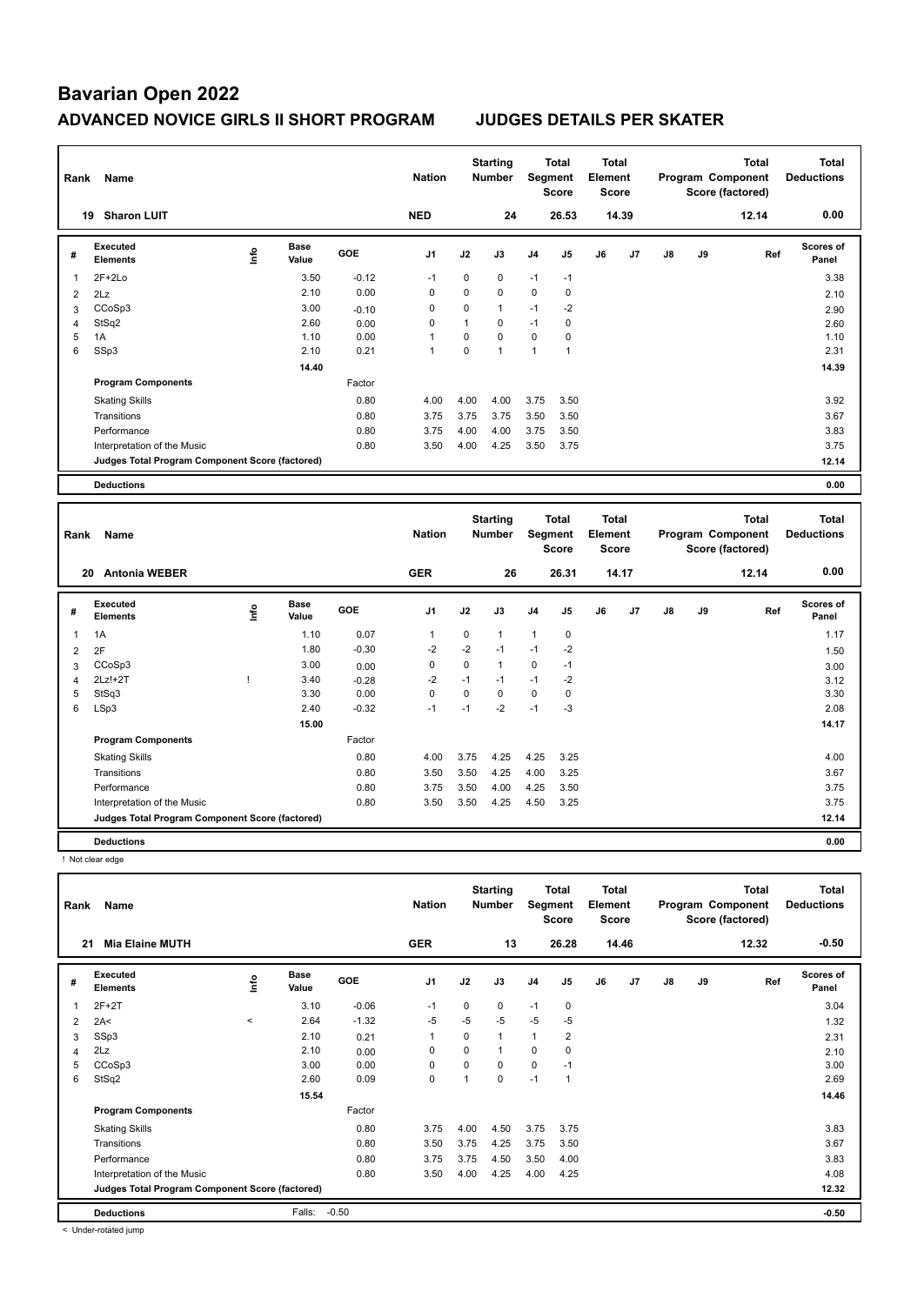| Rank | Name                                            |         |                      |            | <b>Nation</b>  |             | <b>Starting</b><br><b>Number</b> | Segment        | Total<br><b>Score</b> | <b>Total</b><br>Element<br><b>Score</b> |                |    |    | <b>Total</b><br>Program Component<br>Score (factored) | <b>Total</b><br><b>Deductions</b> |
|------|-------------------------------------------------|---------|----------------------|------------|----------------|-------------|----------------------------------|----------------|-----------------------|-----------------------------------------|----------------|----|----|-------------------------------------------------------|-----------------------------------|
|      | <b>EIII KANKARE</b><br>22                       |         |                      |            | <b>LUX</b>     |             | 1                                |                | 26.08                 |                                         | 12.98          |    |    | 13.60                                                 | $-0.50$                           |
| #    | Executed<br><b>Elements</b>                     | ١nfo    | <b>Base</b><br>Value | <b>GOE</b> | J <sub>1</sub> | J2          | J3                               | J <sub>4</sub> | J <sub>5</sub>        | J6                                      | J <sub>7</sub> | J8 | J9 | Ref                                                   | <b>Scores of</b><br>Panel         |
| 1    | 2A<<                                            | <<      | 1.10                 | $-0.55$    | $-5$           | $-5$        | $-5$                             | $-5$           | $-5$                  |                                         |                |    |    |                                                       | 0.55                              |
| 2    | $2Lz+1Lo*$                                      | $\star$ | 2.10                 | $-1.05$    | -5             | $-5$        | $-5$                             | $-5$           | $-5$                  |                                         |                |    |    |                                                       | 1.05                              |
| 3    | CCoSp3                                          |         | 3.00                 | 0.40       | $\overline{2}$ | $\mathbf 0$ | $\mathbf{1}$                     | $\overline{2}$ | $\mathbf{1}$          |                                         |                |    |    |                                                       | 3.40                              |
| 4    | StSq3                                           |         | 3.30                 | 0.22       | $\overline{1}$ | $\Omega$    | $\mathbf{1}$                     | 0              | 2                     |                                         |                |    |    |                                                       | 3.52                              |
| 5    | 2F                                              |         | 1.80                 | 0.18       | 1              |             | $\Omega$                         | $\mathbf{1}$   | 1                     |                                         |                |    |    |                                                       | 1.98                              |
| 6    | LSp3                                            |         | 2.40                 | 0.08       | 0              | 0           | $\mathbf 1$                      | 1              | $\mathbf 0$           |                                         |                |    |    |                                                       | 2.48                              |
|      |                                                 |         | 13.70                |            |                |             |                                  |                |                       |                                         |                |    |    |                                                       | 12.98                             |
|      | <b>Program Components</b>                       |         |                      | Factor     |                |             |                                  |                |                       |                                         |                |    |    |                                                       |                                   |
|      | <b>Skating Skills</b>                           |         |                      | 0.80       | 4.25           | 3.75        | 4.50                             | 4.25           | 4.75                  |                                         |                |    |    |                                                       | 4.33                              |
|      | Transitions                                     |         |                      | 0.80       | 4.00           | 3.50        | 4.25                             | 4.00           | 4.50                  |                                         |                |    |    |                                                       | 4.08                              |
|      | Performance                                     |         |                      | 0.80       | 4.00           | 3.50        | 4.25                             | 4.50           | 4.25                  |                                         |                |    |    |                                                       | 4.17                              |
|      | Interpretation of the Music                     |         |                      | 0.80       | 4.25           | 3.75        | 4.50                             | 4.50           | 4.75                  |                                         |                |    |    |                                                       | 4.42                              |
|      | Judges Total Program Component Score (factored) |         |                      |            |                |             |                                  |                |                       |                                         |                |    |    |                                                       | 13.60                             |
|      | <b>Deductions</b>                               |         | Falls:               | $-0.50$    |                |             |                                  |                |                       |                                         |                |    |    |                                                       | $-0.50$                           |

<< Downgraded jump \* Invalid element

| Rank           | Name                                            |         | <b>Nation</b>        |         | <b>Starting</b><br><b>Number</b> | Segment     | Total<br><b>Score</b> | Total<br>Element<br><b>Score</b> |                |    |       | <b>Total</b><br>Program Component<br>Score (factored) | Total<br><b>Deductions</b> |       |                           |
|----------------|-------------------------------------------------|---------|----------------------|---------|----------------------------------|-------------|-----------------------|----------------------------------|----------------|----|-------|-------------------------------------------------------|----------------------------|-------|---------------------------|
|                | <b>Luana KRICH</b><br>23                        |         |                      |         | <b>GER</b>                       |             | 9                     |                                  | 26.08          |    | 12.70 |                                                       |                            | 13.38 | 0.00                      |
| #              | Executed<br><b>Elements</b>                     | ۴ů      | <b>Base</b><br>Value | GOE     | J <sub>1</sub>                   | J2          | J3                    | J <sub>4</sub>                   | J <sub>5</sub> | J6 | J7    | J8                                                    | J9                         | Ref   | <b>Scores of</b><br>Panel |
| 1              | $2F+2T$                                         |         | 3.10                 | 0.00    | $\mathbf 0$                      | $\mathbf 0$ | $\mathbf{1}$          | $\mathbf 0$                      | $\mathbf 0$    |    |       |                                                       |                            |       | 3.10                      |
| 2              | $A^*$                                           | $\star$ | 0.00                 | 0.00    |                                  |             |                       |                                  |                |    |       |                                                       |                            |       | 0.00                      |
| 3              | CCoSp3                                          |         | 3.00                 | 0.20    | 0                                | 0           | $\overline{1}$        | $\overline{2}$                   | $\overline{1}$ |    |       |                                                       |                            |       | 3.20                      |
| $\overline{4}$ | StSq3                                           |         | 3.30                 | 0.33    | $\overline{1}$                   | 0           | $\mathbf{1}$          | $\mathbf{1}$                     | 2              |    |       |                                                       |                            |       | 3.63                      |
| 5              | 2Lz!                                            |         | 2.10                 | $-0.77$ | -3                               | $-4$        | $-4$                  | $-4$                             | -3             |    |       |                                                       |                            |       | 1.33                      |
| 6              | SSp2                                            |         | 1.60                 | $-0.16$ | $-1$                             | $-1$        | $-1$                  | $-1$                             | $-2$           |    |       |                                                       |                            |       | 1.44                      |
|                |                                                 |         | 13.10                |         |                                  |             |                       |                                  |                |    |       |                                                       |                            |       | 12.70                     |
|                | <b>Program Components</b>                       |         |                      | Factor  |                                  |             |                       |                                  |                |    |       |                                                       |                            |       |                           |
|                | <b>Skating Skills</b>                           |         |                      | 0.80    | 4.00                             | 4.00        | 4.50                  | 4.75                             | 4.25           |    |       |                                                       |                            |       | 4.25                      |
|                | Transitions                                     |         |                      | 0.80    | 3.75                             | 3.75        | 4.25                  | 4.50                             | 4.25           |    |       |                                                       |                            |       | 4.08                      |
|                | Performance                                     |         |                      | 0.80    | 3.75                             | 3.75        | 4.00                  | 5.00                             | 4.50           |    |       |                                                       |                            |       | 4.08                      |
|                | Interpretation of the Music                     |         |                      | 0.80    | 3.75                             | 4.00        | 4.50                  | 4.50                             | 5.00           |    |       |                                                       |                            |       | 4.33                      |
|                | Judges Total Program Component Score (factored) |         |                      |         |                                  |             |                       |                                  |                |    |       |                                                       |                            |       | 13.38                     |
|                | <b>Deductions</b>                               |         |                      |         |                                  |             |                       |                                  |                |    |       |                                                       |                            |       | 0.00                      |

\* Invalid element ! Not clear edge